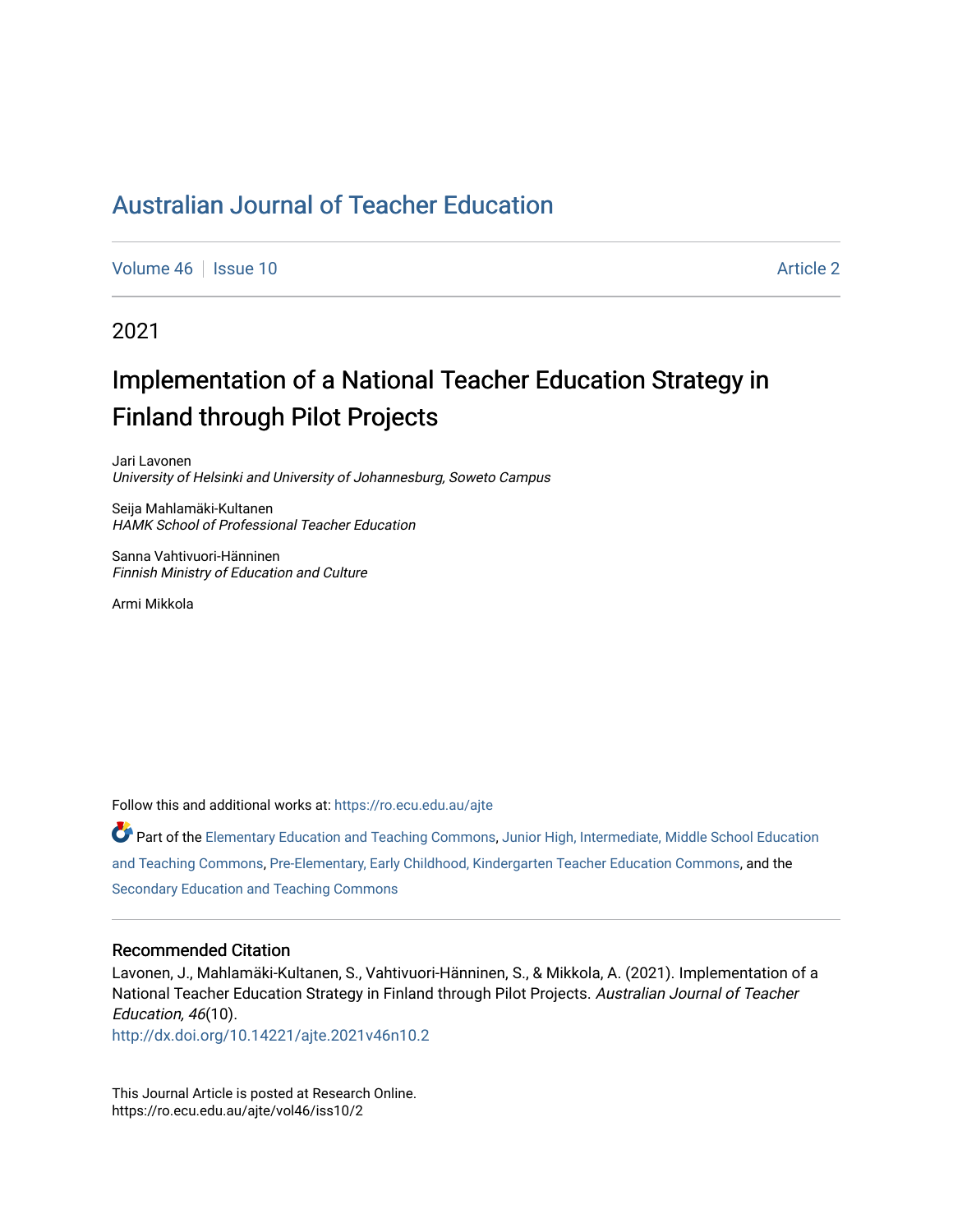## **Implementation of a National Teacher Education Strategy in Finland through Pilot Projects**

Jari Lavonen University of Helsinki, Finland and University of Johannesburg, South Africa Seija Mahlamäki-Kultanen HAMK School of Professional Teacher Education, Finland Sanna Vahtivuori-Hänninen Finnish Ministry of Education and Culture, Finland Armi Mikkola Finnish Ministry of Education and Culture, Finland

*Abstract: The implementation of a teacher education strategy in a decentralised Finnish education system is analysed. Altogether, 31 pilot projects, involving teacher educators from all universities, were funded to support the implementation of the strategy and professional learning of autonomous teacher educators in the context of the strategy. In this mixed-methods research, the directors and active partners of the pilot projects were asked how they perceived the characteristics of the pilot projects that have been recognised as supportive for the implementation of the strategy. The directors were also asked to evaluate the impact of the projects. The projects have supported the achievement of the strategy's aims. Research and goal orientation, active learning, collaboration, contextualisation and reflection were emphasised in the pilot project activities. Common goal setting and evaluation of the pilot projects should be emphasised more in the implementation of the strategy.*

## **Introduction**

Planning and implementing a professional standard, a strategy, a development project or a reform programme in teacher education are common tools for improving teacher education and even the whole education system (Furlong, 2005; Panda, 2019; Young et al., 2007). However, it is challenging to engage teacher educators in implementing new ideas into practice. For example, Révai (2018) argues, based on the standards and strategy work in Estonia, Australia and Singapore, that it is challenging to coordinate the dialogue between the strategy work, the teacher education programmes and course descriptions and, moreover, to engage stakeholders in this dialogue. Strategies are too often developed by a small group of experts without enough planning for their implementation. For example, Beach et al. (2014, p. 167) recognised, based on their long-term policy analysis in Sweden, that Swedish reforms and development projects are too strongly led by governments alone. In general, new ideas developed at the ministry level have been recognised as challenging to implement from the ministry point of view or to adopt from the individual teacher educator point of view. Nonaka et al. (2006) analysed the adoption among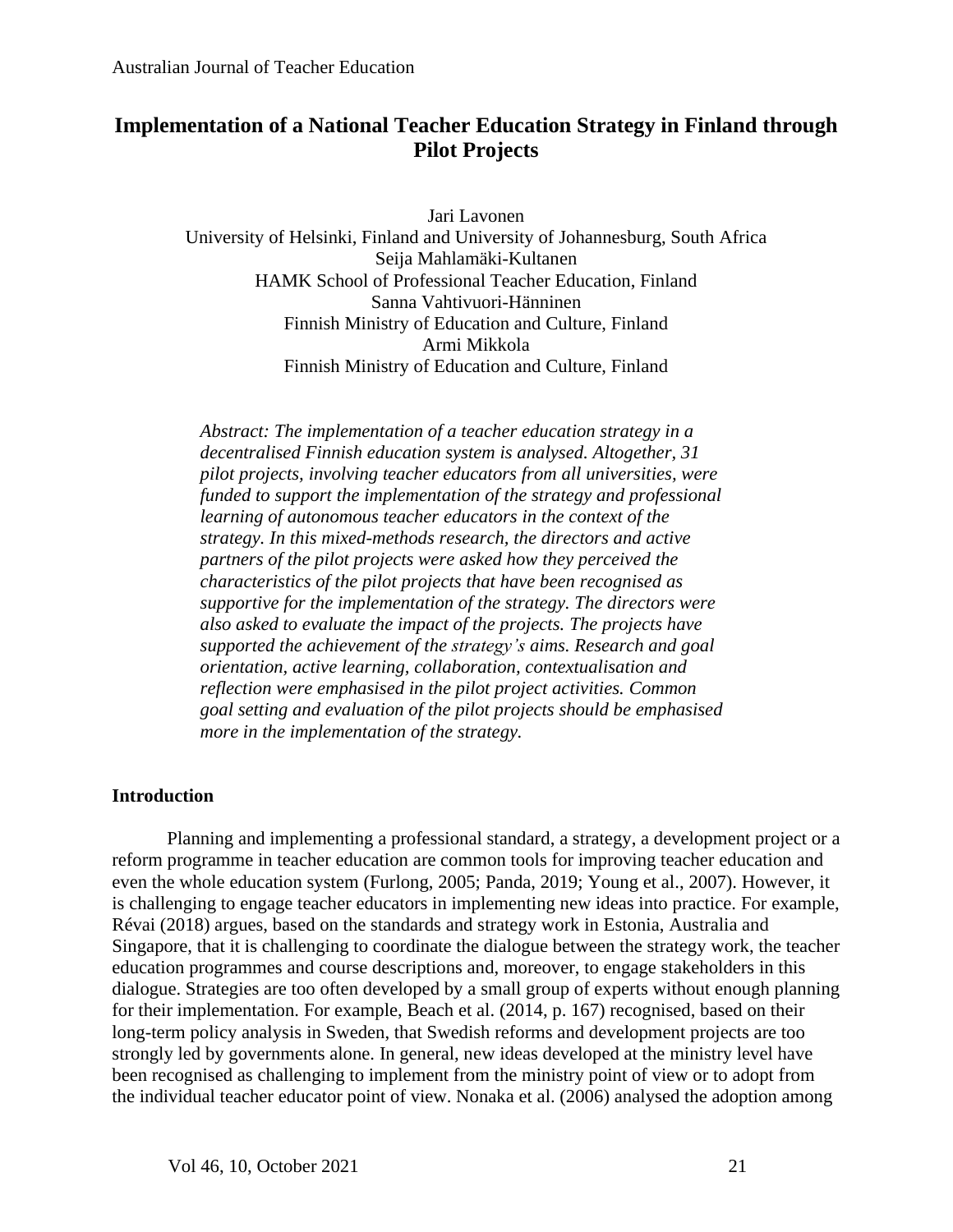professionals from the organisational knowledge creation point of view. They argue that adoption builds on processes of learning and knowledge creation, which span individual, group and collective levels, where it is important to interact with peers and seek help from more expert colleagues. A similar idea is emphasised in communities of practice, where professionals collaborate and learn knowledge that has been developed in the community (Patton & Parker, 2017). Both views on adoption could be interpreted in the context of sociocultural learning theories, which consider adoption as a form of social learning that connects individual learning to the common practices and learning in groups and communities (e.g. Maier & Schmidt, 2015; Paavola & Hakkarainen, 2014).

To make progress in Finnish teacher education, the *Finnish Teacher Education Forum*  (FTEF) was nominated by the Ministry of Education and Culture (MEC) in February 2016 and was asked to prepare a national teacher education strategy – the *Finnish Development Programme for Teachers' Pre- and In-service Education* (TEDP) (MEC, 2016). The MEC asked the forum to identify key competences and actions for improving teacher education and to support the implementation of the strategic aims in a decentralised education system through financing pilot projects and organising workshops and seminars.

The TEDP is similar to professional standards for teachers, teacher standards and teacher education standards from the point of view of communicating national aims for teacher education. They all emphasise the improvement of the quality of teacher education and teachers' professionalism (Panda, 2019). In the Finnish decentralised education system, teachers are educated at universities, which have high autonomy in the planning of the teacher education programs. There is no accreditation or state level evaluation of student teachers or teachers. Therefore, it is challenging to implement national level strategies to autonomous universities. We focus in this paper on the outcomes and characteristics of the pilot projects and how they guided teacher educators in local-level development work and professional learning related to the new strategic aims. The following research questions guides this research:

- 1. How the pilot project directors perceived
	- a) the achieving of aims and
	- b) characteristics of the pilot projects?

2. How the pilot project participants perceived the characteristics of the pilot projects? The pilot project directors and participants were asked to evaluate the characteristics of the pilot projects by a survey. These pilot projects were aimed to be supportive for the implementation of a national teacher education strategy in Finland. Consequently, it was appropriate to look for the similarities and differences between the directors' and partners' perceptions of the pilot project. They both were active teacher educators working in various universities.

Before we answer the research question, we introduce the theoretical framework and briefly outline the context of the study. In the theoretical framework, we will analyse what is known about the implementation and adoption of teacher education strategies and the professional learning of teacher educators. Therefore, we consider adoption as teacher educators' professional learning process in the context of pilot projects in a way similar to Nonaka et al. (2006), who hold that adoption builds on processes of learning, and to Maier and Schmidt (2015), who consider adoption as a form of social learning, that connects individual learning to the emergence of common practices.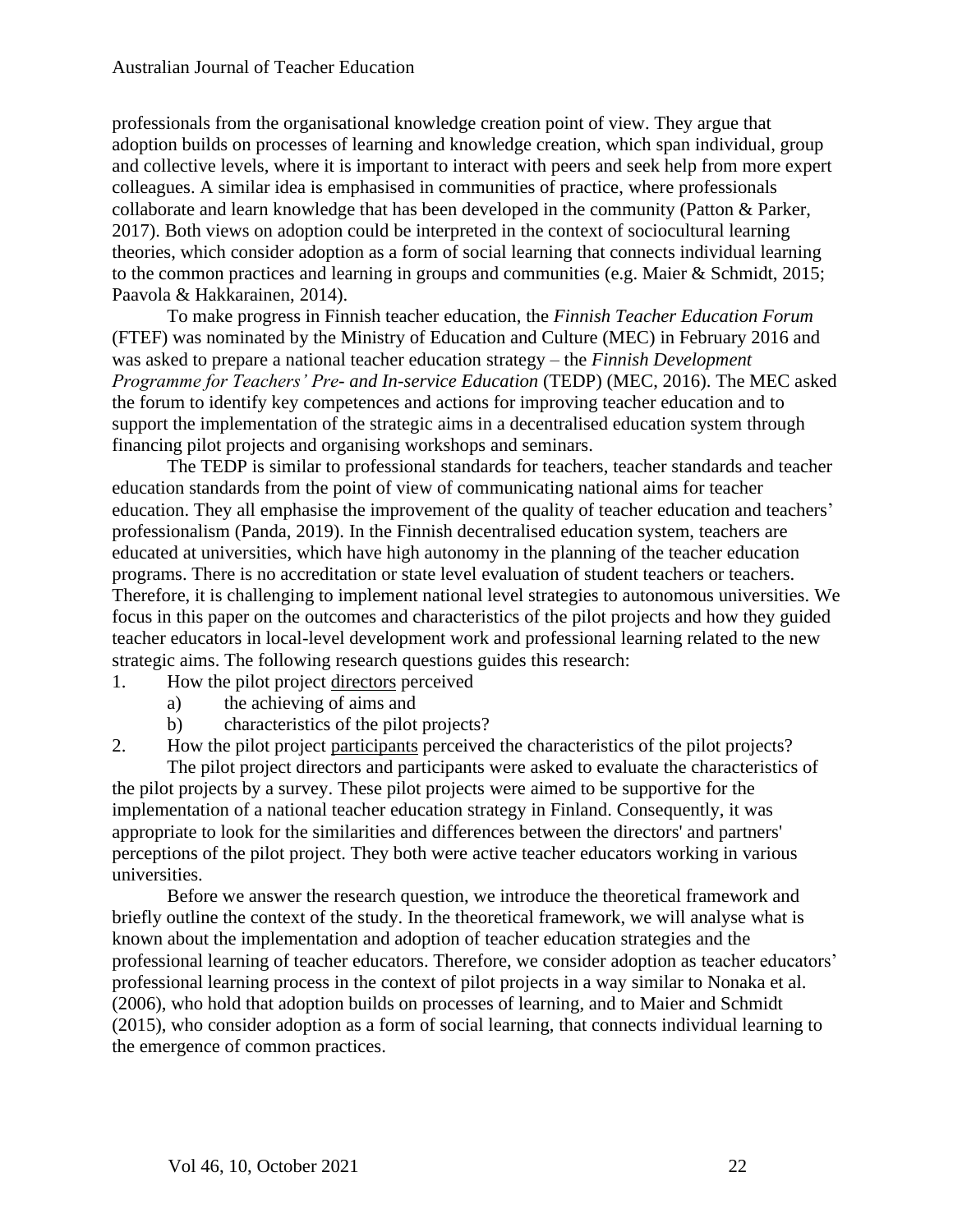## **Theoretical Framework**

National strategy for teacher education, here the TEDP, is not easily implemented or transferred to teacher education practices (Russel & Martin, 2010). Common approaches in the implementation of strategies include the use of control, such as an assessment of teacher performance or an accreditation aligned with the strategies (Call, 2018). However, little attention has been paid to teacher educators and how they adopt teacher education strategies through professional learning and practices, as Bourke et al. (2018) have argued. Several researchers, such as Kitchen and Figg (2011), have suggested that teacher education strategies are best implemented to practice through collaborative projects or activities or through communities of practice (Patton & Parker, 2017), which support teacher educators' professional learning. Révai [\(2018\)](https://onlinelibrary.wiley.com/doi/full/10.1111/ejed.12346#ejed12346-bib-0013) claims that these types of collaboration situations help teacher educators to create a mutual dialogue amongst themselves and between stakeholders and schools and are seen as agents of change – that is, teacher educators create a shared language and a constant dialogue to understand what kind of competences teachers need. The Organisation for Economic Cooperation and Development (OECD) provides the following recommendations to achieve success in national-level strategy work and implementation of strategies (Burns & Köster, 2016):

- careful timing: allow enough time for planning and implementation;
- engage stakeholders, such as education providers, individuals at universities, teachers' unions and local authorities in the planning and implementation of the strategy;
- partner with teacher and employee unions;
- strive for consensus in the plan and implementation;
- serve sustainable resources for the implementation of the strategy;
- organise pilot projects and disseminate the outcomes of the pilots.

Characteristics similar to those of the OECD recommendations are described and discussed in various research papers. For example, Darling-Hammond (1999) emphasises the participation of teacher educators in the planning and implementation of teacher education policy aims. Pedaste et al. (2019) emphasise the planning of strategies in collaboration with representatives from the Professional Council of Education, teacher associations and teacher training universities as well as the Ministry of Education and Research, among many other stakeholders. Moreover, engaging schools and teachers in a partnership with teacher educators supports the development of teacher education because the school context should be taken into account while discussing the strategic aims (Williams, 2014).

We consider the implementation of a national strategy as a collaborative professional learning process of teacher educators that is supported by the state-funded pilot projects in a similar way as Maier and Schmidt (2015) and Paavola and Hakkarainen (2014) have argued. Consequently, the pilot projects connect individual learning to the common practices and collaborative learning in the context of strategic aims. In general, there is growing interest in the professional learning of teacher educators (Loughran, 2014; Murray & Male, 2005; Van Lankveld et al., 2017; Van Velzen et al., 2010). Teacher educators are professionals who have an intrinsic drive to learn, and they learn typically in formal and informal situations with colleagues and with student teachers (Ping et al., 2020). Czerniawski et al. (2018) surveyed teacher educators' opinions about their professional learning in Anglophone countries in Europe. Teacher educators valued most activities associated with research, personal reading, informal learning conversations with colleagues and opportunities to develop pedagogy. Ping et al. (2020) surveyed teacher educators' opinions about their professional learning in the Netherlands and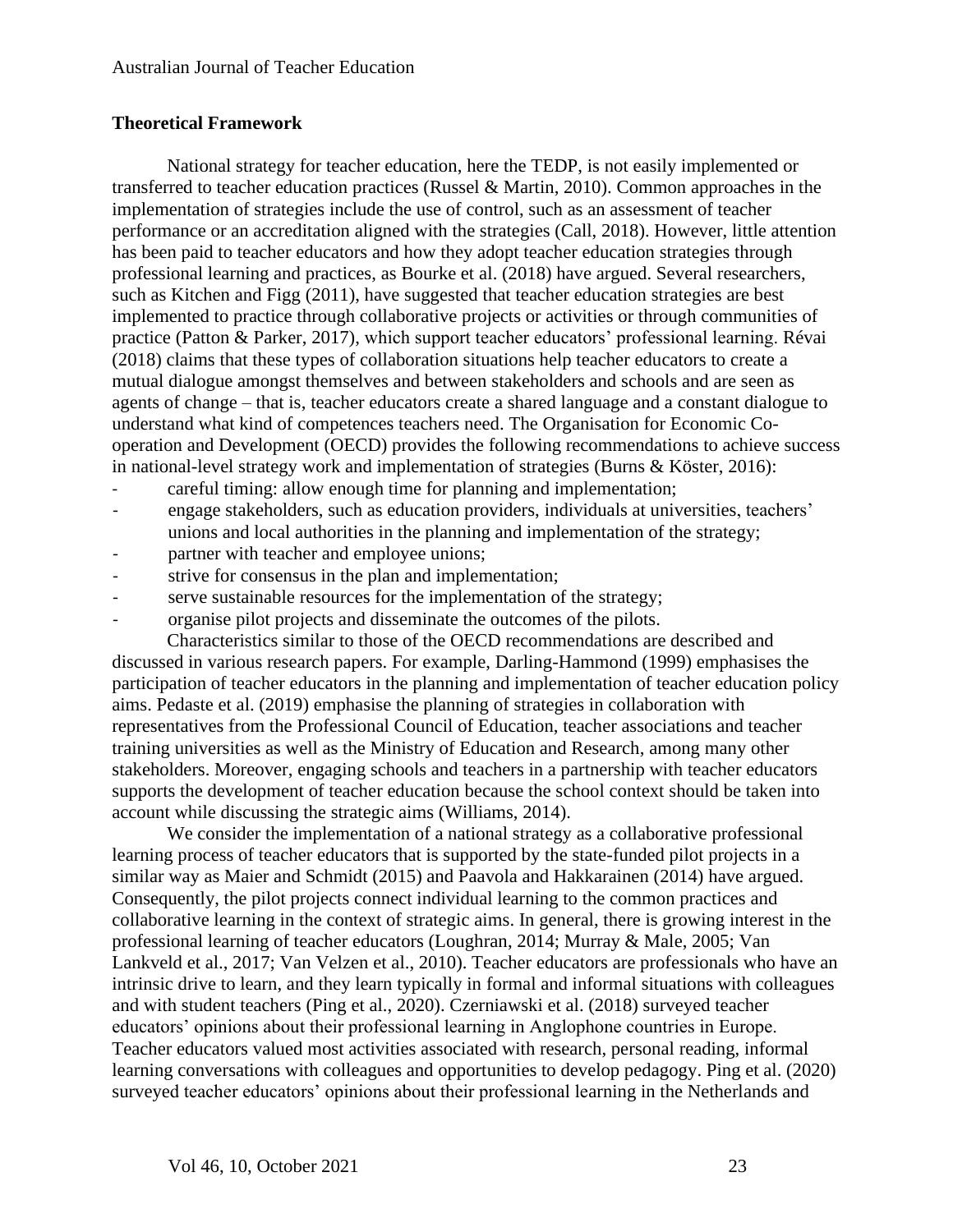#### Australian Journal of Teacher Education

China. First, teacher educators prefer learning through academic engagement, such as through conducting academic and practitioner research. Traditional academic activities, such as reading and writing research papers or attending academic conferences are also considered supportive for professional learning. Second, they are willing to learn through formal and informal collaborative activities, such as in learning communities or through getting input from others by discussing or exchanging opinions. Third, they prefer participating in professional development programmes that support the development of teacher educators' expertise through planned and structured activities. Fourth, learning through reflective activities, such as collaborative and individual reflections on teaching, is recognised as supportive for professional learning. Similar to reflection is conducting an individual or collaborative self-study into teacher educators' practices. Contextuality in professional learning can also be supported through 'real-life' problem-solving situations (Renkla, 2001). Contextuality is important because observing the context-specific nature of professional knowledge is reported to be a prerequisite for professional learning (cf. Rasku-Puttonen et al., 2004).

The activities, which are supportive for professional learning and described, for example, by Ping et al. (2020) and Czerniawski et al. (2018) are contextual or linked to teacher educators' formal and informal activities. In the described activities, teacher educators collaborate with colleagues and are active in planning and working and, moreover, in reflection during and after the activities. Teacher educators are considered to be active in learning when they control or regulate their own learning by setting goals and reflecting on and self-assessing their own learning processes and products. Luft and Hewson (2014) argue that collaboration supports teacher educators to build, expand and challenge their notions about teaching and learning (Kitchen & Figg, 2011; Mansvelder-Longayroux et al., 2007). Collaboration during reflection helps in the sharing of beliefs and/or experiences and enables learning from experiences (Hiebert et al., 2002). Garet et al. (2001) emphasise that professional learning activities should be planned according to the core aims of the programme and be part of a coherent programme. Luft and Hewson (2014) argue that coherence is the way in which training offers focused learning opportunities related to the local context. The formal activities, such as participating in a research project or a professional development programme, are goal-oriented activities, where teacher educators are aiming to achieve a concrete goal.

The characteristics of activities supportive of teacher educators' professional learning are partly similar to the outcomes of research on school teachers' professional learning. This research emphasises the long-term nature of professional learning (Oliveira, 2010), teachers' active learning (Garet et al., 2001) and the connection of learning to the classrooms and practice context, collaboration and reflection (Van den Bergh et al., 2015). However, there are also characteristics of teacher educators' professional learning that come from the profession itself and from professional activities, such as the level of professional autonomy, the responsibility attached to the respective roles and teacher educators' accompanying expectations and differences in professional practices. For example, teacher educators are engaged in research activities and evidence-based practices in addition to teaching activities, and this research orientation should be taken into account when designing activities that support the professional learning of teacher educators (Cao, et al., 2021; Diery et al., 2020). Consequently, in the call for pilot project proposals, a research orientation and collaboration between teacher educators and schools were emphasised.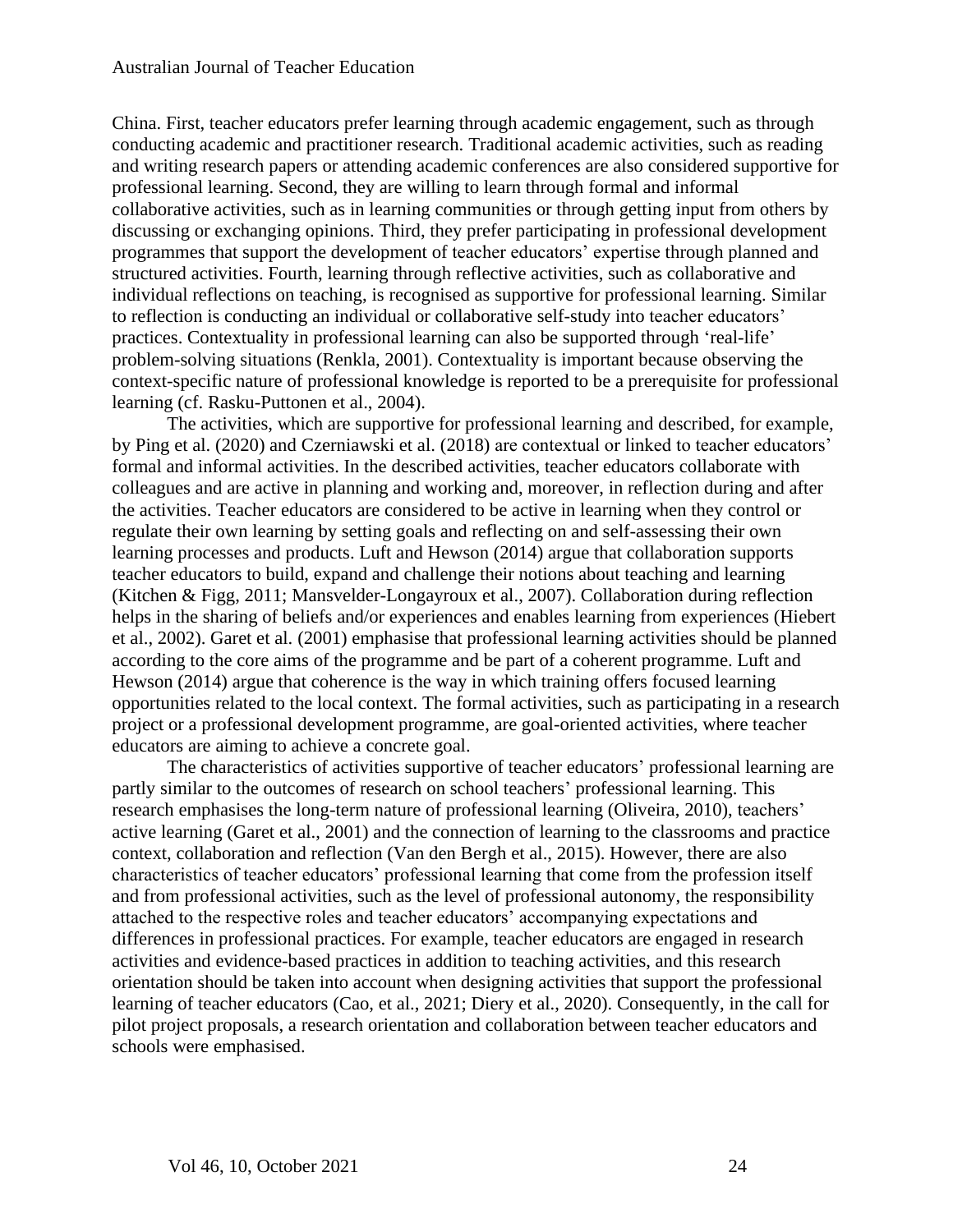## **Context of the Study Characteristics of Teacher Education in Finland**

A key global goal of teacher education is to educate quality teachers through a quality programme (Scholes et al., 2017). The quality of education has been promoted through a decentralised approach since the 1990s. Following this decentralisation, only guideline-type strategic documents are prepared at the national level, such as framework curricula and teacher education strategies (Holappa, 2007). The Finnish orientation to teacher quality refers the factors operating at the school level and on the cultural and education policy levels - not only to the competence of individual teachers, as Müller et al. (2010) have emphasised.

Long-term planning and slow changes characterise Finnish education policy and practices. The education of primary teachers (grades 1–6) has been organised for 45 years and for secondary teachers (grades 7–12) for more than 100 years at the master's level. Teachers in vocational secondary-level education must have at least a bachelor's degree. Master's theses projects improve students' understanding of the relationship between theoretical knowledge and practice. The knowledge learned during the studies supports teachers' teaching and the planning and evaluation of teaching, students' learning and their learning outcomes. Broad planning includes all steps from the planning of the local curriculum to the planning of a single lesson (Niemi et al., 2012). Finnish teacher educators should have a PhD degree and allocate to research activities at least half of their yearly working hours (Eklund, 2018; Tirri, 2014).

#### **Finnish Development Programme for Teachers' Pre- and In-service Education (TEDP)**

The Finnish government (2016–2020) decided to prepare and implement a teacher education strategy, the TEDP, as a part of the education-related key actions of the government (MEC, 2016). The TEDP was designed by 70 experts from universities, the MEC and partner associations, such as the Finnish Agency for Education and representatives from the Association of Finnish Local and Regional Authorities, The Trade Union of Education, the Teacher Student Union in Finland and the Principals' Association, in order to support the collaborative planning and implementation of the strategy in a way similar to that undertaken in Estonia (Pedaste et al., 2019).

While designing the TEDP during one academic year, research outcomes related to teacher education were analysed, and national brainstorming related to the renewal of teacher education was organised. Moreover, several regional and four nationwide meetings were organised during the planning process (Lavonen et al., 2020).

The TEDP set out three strategic competence goals for teachers' pre- and in-service education and continuous lifelong professional learning. They are common to all types of teachers, from early childhood to upper secondary level. These competence goals describe what teachers should know and be able to do or engage in a similar way, as Torrance and Forde (2017) have described. According to the TEDP, Finnish teachers should

- 1. "have a professional knowledge base, such as deep knowledge in the subject matter and pedagogy; knowledge about learning, engagement and diversity among learners; collaboration and interaction as well as digital and research skills;
- 2. be able to generate novel ideas and educational innovations while, for example, constructing the local curriculum and planning inclusive education;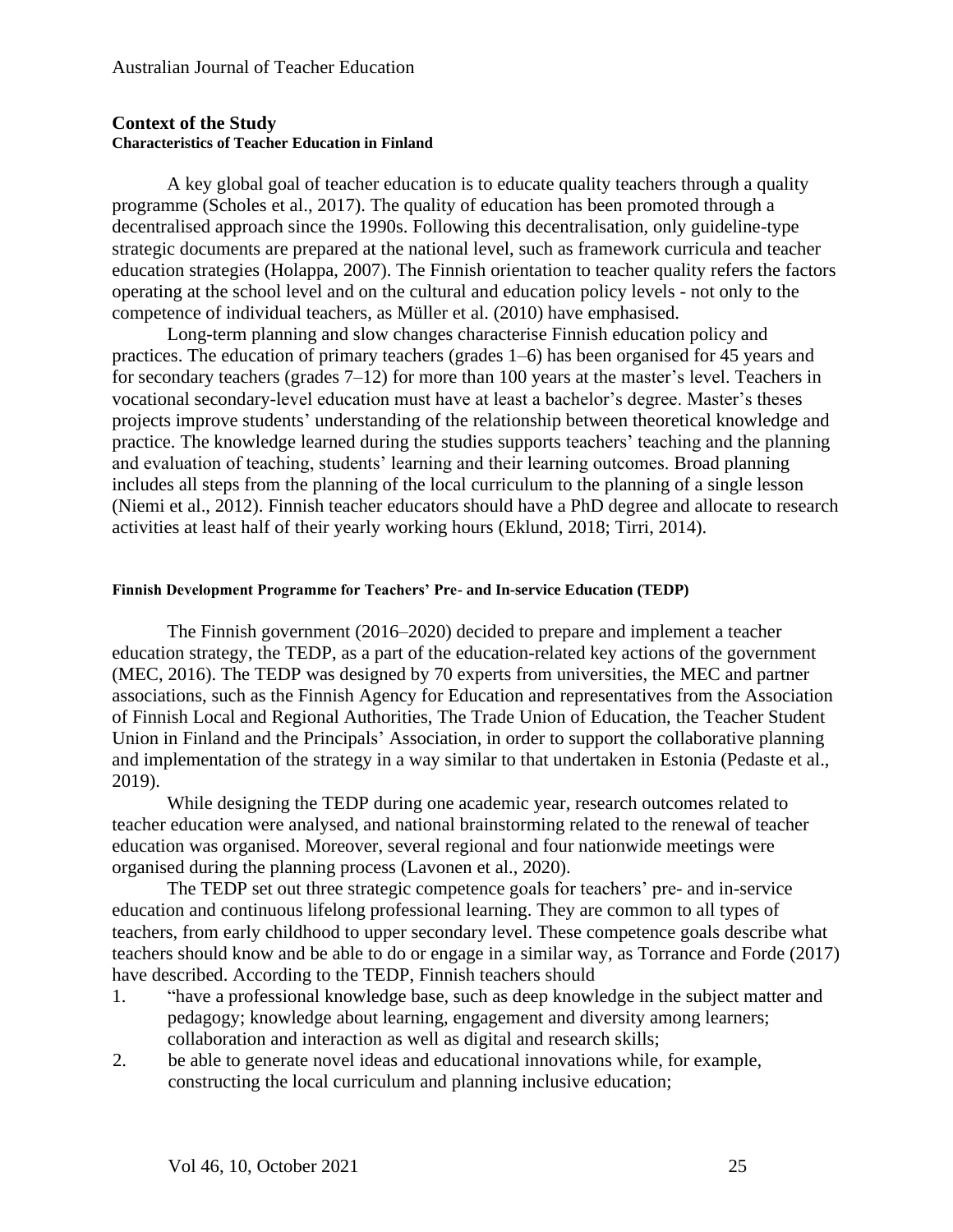#### Australian Journal of Teacher Education

3. have the willingness and the competencies required for professional learning and the development of their schools' operations and environments". (Lavonen et al., 2020)

Furthermore, the TEDP introduced six strategic action guidelines which described key actions in the development of teacher education. The strategic action guidelines emphasise, for example, collaboration in the cumulative development of the competences of teachers. Training programmes and teaching/learning practices should be planned according to research outcomes, and student teachers should learn research skills (Lavonen et al., 2020).

The TEDP was planned to be implemented through research-oriented pilot projects, national seminars and workshops and local and regional meetings during the last three years of the government (MEC, 2016). Altogether, 45 collaborative and networking pilot projects were financed by the MEC through the allocation of 27 million euros during the period 2017–2020. The first open call for pilot project proposals was published at the end of 2016 and the second in 2017. The calls emphasised the aims and actions introduced in the TEDP. Moreover, the calls emphasised collaboration between pre- and in-service teacher education, collaboration with universities and schools and a research orientation in the projects. During the implementation process, the pilot project directors and the 70 expert group members came to national meetings four times a year during the three-year implementation process, where the pilot projects introduced their project processes through oral presentations and posters. Moreover, collected feedback data, similar to the data in this paper, were communicated to the project directors. Consequently, the quality assurance of the strategy process consists of the collaborative setting of strategic aims and peer evaluations of the pilot projects during the meetings.

All universities active in teacher education coordinated at least one pilot project. Two universities of applied sciences coordinated two projects. In each project, there was at least one partner university, and in one project all universities were partners. The pilot projects have been networking with the municipalities. Altogether, there were 129 of 456 possible municipalities that acted as partners.

#### **Materials and Methods**

This mixed-methods research is based on "triangulation design", which is a one-phase design in which quantitative and qualitative methods are implemented during the same timeframe and with equal weight (Creswell et al., 2003). In order to answer the research questions, different data on the perceived outcomes and characteristics of the pilot projects were acquired from the directors and participants of the pilot projects by a likert scale instrument. The pilot project directors were also asked to share their perspectives on how the pilot projects achieved the aims of the projects. Moreover, the pilot project directors were asked to analyse working and professional learning in the project by answering to five open ended questions.

The questionnaires were designed in spring 2018 based on the call for pilot projects and the literature review related to teacher educators' professional learning. In the call, the aims of the TEDP and aims for the pilot projects were described. First, a Likert-type instrument  $(1 =$  the aim of the TEDP has not at all been achieved  $\dots$  4 = the aim has been achieved very well) asked the pilot project leaders to evaluate how well the aims of the TEDP, in the context of the pilot project, had been achieved. Altogether, 24 different aims were available for evaluation, but respondents were instructed to evaluate only those aims that were relevant to the pilot project. Both questionnaires were published in local languages. The translated questionnaires are in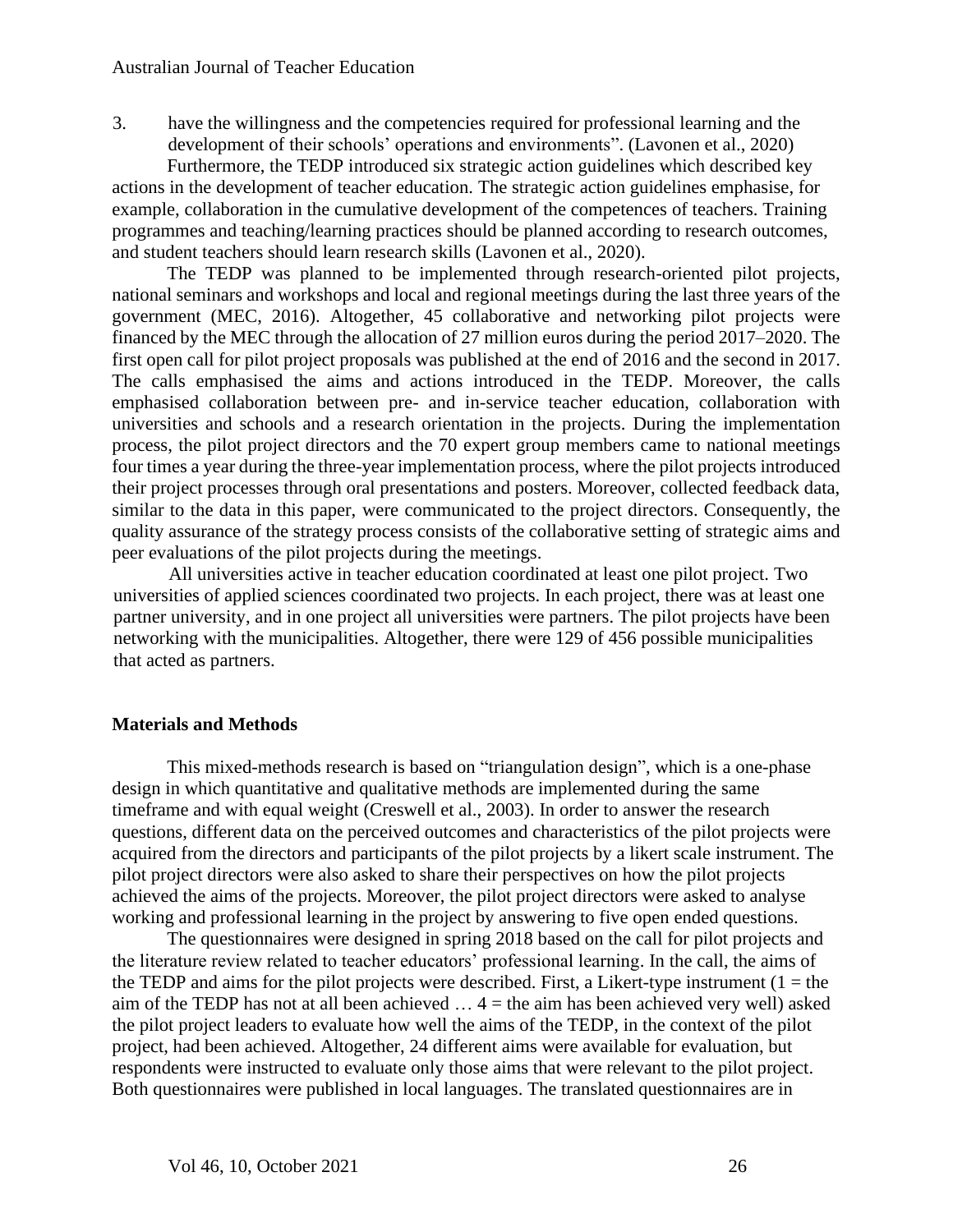Appendix 1 and 2. In a cover letter, the purpose of the research was explained and how the answers will be used for research purposes. The redponders were also asked to accept if his/her answers could be used for research purposes.

The second set of questions asked the pilot project directors and the project participants to evaluate how the characteristics of the activities in the pilot project were supportive for the achievement of the TEDP aims with a Likert scale instrument ( $1 = not$  at all successful ...  $4 =$ very successful in supporting the achievement of the TEDP aims). The items were designed based on the literature review on teacher educators' professional learning. Altogether, 11 different items were available for evaluation.

There were also five open questions in the questionnaire. These questions guided the project directors to analyse the project aims and how the project activities supported teacher educators' in achieving the TEDP aims or supported the professional learning of teacher educators. The project directors were asked to address the following aspects:

- the concrete aim of the pilot project and/or the expected outcomes;
- the working, communication and networking models in the pilot project, including digital communication supportive for achieving the TEDP aims;
- how teacher educators were supported to network a) inside the project and b) with other teacher educators and schools;
- how a) research-based approaches and b) international collaboration were used in the pilot project and supported the achievement of the TEDP aims; and
- how the progress of the pilot programme was a) evaluated and b) reflected.

The process of designing, refining and piloting the questionnaire items was iterative, and the role of the executive board (consisting of 10 experts) was essential. Board members were aware of the aims of the TEDP and the research on teacher educators' professional learning. A shorter questionnaire for pilot project partners was prepared based on the main questionnaire. All pilot project leaders and at least five active partners in the pilot project completed the questionnaires.

The medians were almost the same for the pilot project leaders and partners for each item. Therefore, means and standard deviations were calculated to compare the responses of the pilot project leaders and partners, although the skewness and kurtosis of the distributions were relatively high (skewness -1.3 to 1.2; kurtosis -1.4 to 1.6), Statistical significance was analysed with the Mann-Whitney U-test, because the scales were interpreted as ordinal.

The data were collected in summer 2018. Therefore, the data collection occurred 1.5 years after the publishing of the TEDP and start of the pilot projects. Altogether there were 125 standard pages, or 36 267 words, in the data related to the open answers. The open answers were analysed as one block, following traditional theory-driven content analysis procedures, to describe the nature of activities supportive for achieving the TEDP aims. The basic assumption of the deductive or theory-driven content analysis method is that units classified in the same categories are recognised by the researchers as sharing the same meaning (Elo & Kyngäs, 2008). The main categories used in the analysis or coding are based on the research on teacher educators' professional learning. According to the literature review, teacher educators' learning or implementation of the new teacher education strategy to teacher education practices could be supported by guiding teacher educators in a goal-oriented, active and collaborative learning process. Moreover, the teacher educators should be guided in evaluating and reflecting on their working and learning. The real teacher education context and the research orientation in the project could help to support the learning. The idea of collaboration involves networking at the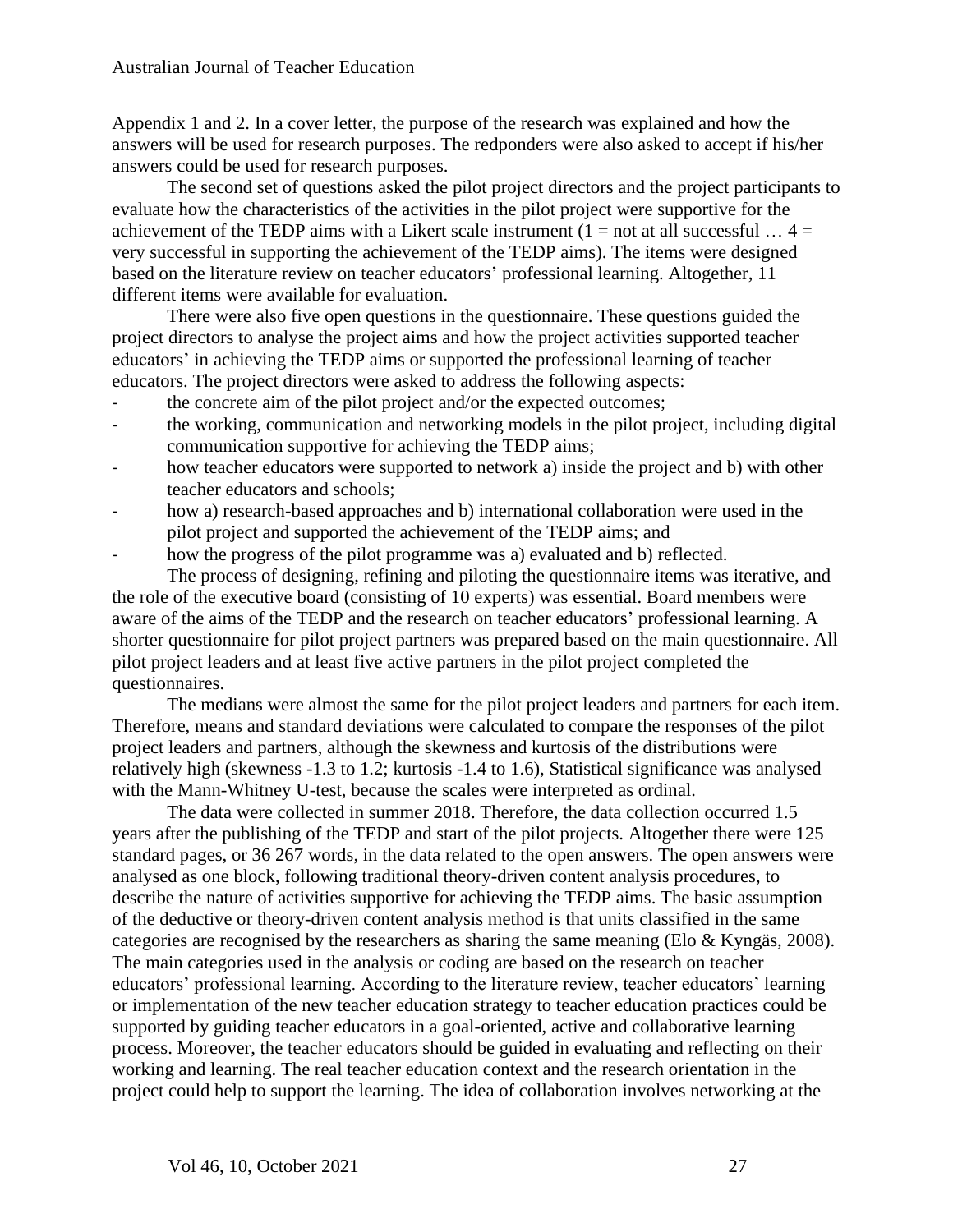local and national levels. The main categories and their definitions in the coding are described in Table 1.

| <b>Main category</b>                                                                                                                                                         | <b>Description of the category</b>                                                                                                                                                                                                                                                                                    |  |  |  |
|------------------------------------------------------------------------------------------------------------------------------------------------------------------------------|-----------------------------------------------------------------------------------------------------------------------------------------------------------------------------------------------------------------------------------------------------------------------------------------------------------------------|--|--|--|
| Goal orientation                                                                                                                                                             | The pilot project activities are designed or organised according to the pilot project<br>aims, which are in line with the aims of the national TEDP.                                                                                                                                                                  |  |  |  |
| Active learning                                                                                                                                                              | Teacher educators are active in setting the aims or planning the activities of the pilot<br>project and working actively on the pilot project activities.                                                                                                                                                             |  |  |  |
| Collaboration                                                                                                                                                                | Teacher educators who are participating in the pilot project are active in<br>collaboration, interaction or networking with other teacher educators. They could<br>also network with teacher educators who are not in the pilot project in their own or<br>other teacher education institute or with school teachers. |  |  |  |
| Reflection                                                                                                                                                                   | Teacher educators who are participating in the pilot project are evaluating project<br>activities or reflecting on the process or outcome of the pilot project or their own<br>learning.                                                                                                                              |  |  |  |
| Contextualising                                                                                                                                                              | Teacher educators who are participating in the pilot project are developing,<br>improving or designing something they can use in their own teaching or supervision,<br>or they are developing a teacher education programme or curriculum. The outcomes<br>of the project are applied directly to teacher education.  |  |  |  |
| Research orientation                                                                                                                                                         | The design of the pilot project is based on research activities, or the needs are<br>clarified based on research.                                                                                                                                                                                                     |  |  |  |
| Table 1. The main categories describing the nature of the activities of the pilot projects and their definitions<br>used in coding the answers of the pilot project leaders. |                                                                                                                                                                                                                                                                                                                       |  |  |  |

After defining and describing the main categories, a pilot coding process was organised to clarify the categories and their definitions. A coding unit, including one core idea, was assigned for each main category. During the pilot testing, the first author analysed three pages of the text, and a research assistant examined the same amount of text. After the pilot testing, they discussed the findings and agreed to add examples, especially to the 'collaboration' and 'contextualisation' category descriptions (see Table 3), in order to better recognise the categories in the text. Altogether, 2097 coding units were identified in the responses. In the text, there were several sentences that did not focus on the domain of professional learning, such as '*We used Facebook and web pages for informing forthcoming activities.*'

The coding units in each main category were then coded into subcategories. These subcategories were constructed inductively based on the project leaders' answers. The analysis followed handbook guidelines (e.g. Schwarz, 2015; Weber, 1990). During the inductive coding, a total of 20 subcategories were recognised under the main categories. The definitions and coding were tested in a way similar to the coding of the main categories. In a second test, 76% of the units on pages 4–6 were coded in a similar way by the research assistant and one of the researchers. Table 3 introduces the definitions and examples for each subcategory and the frequencies of all subcategories.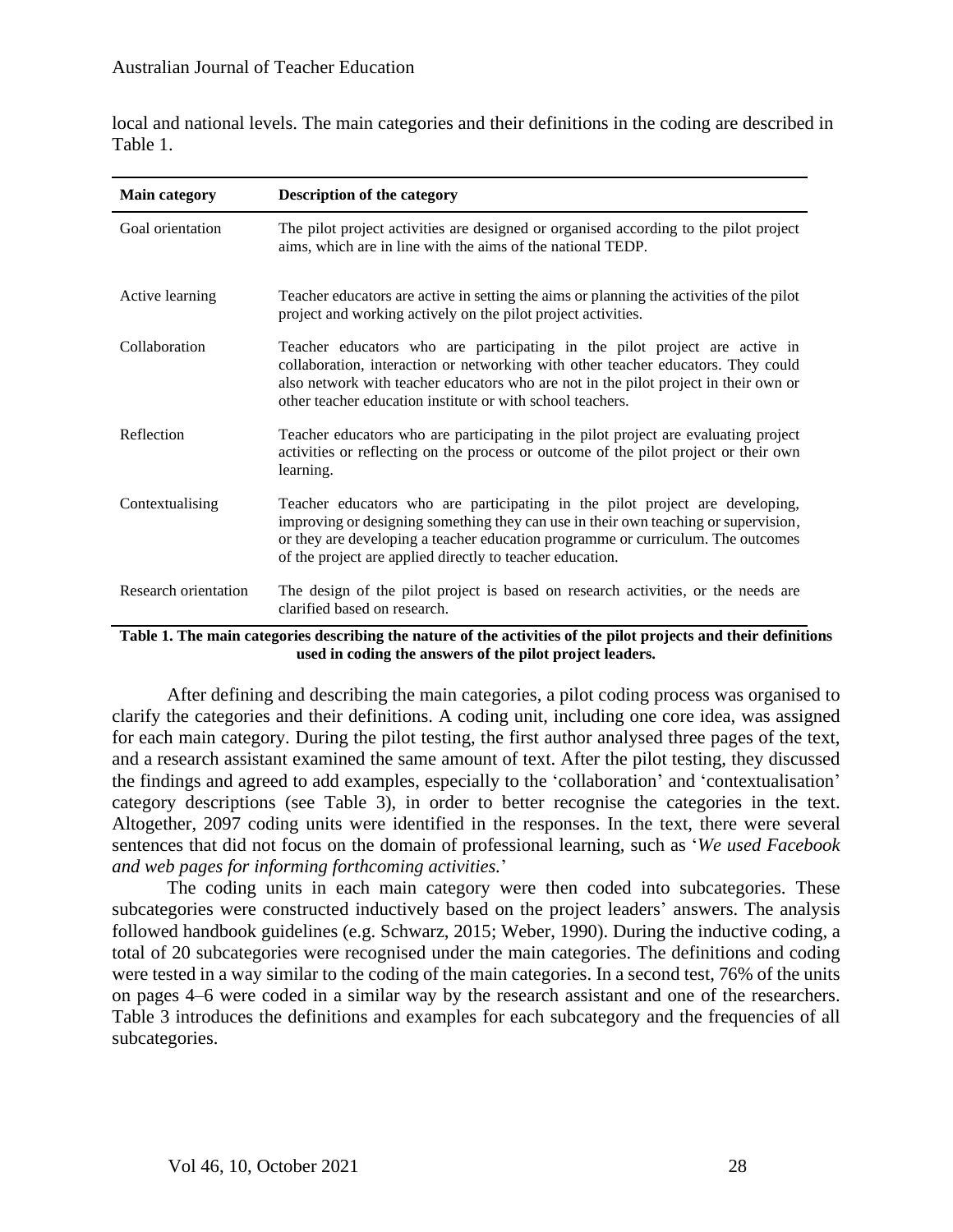## **Results**

Our aim has been to analyse the outcomes and the characteristics of the pilot projects that supported the implementation of the TEDP. The implementation was considered to take place through teacher educators' professional learning. The pilot project directors were asked to evaluate how well the pilot project supported the achievement of the original aims of the TEDP. The directors believed that 20 out of the 24 listed strategic aims had been achieved well (the average was over 2.5 in four-point scale). According to the evaluations, the research-oriented pilot projects have had good progress, for example, in the development of the following:

- practices that support the development of competences needed in the teaching profession;
- practices that support the development of student teachers' research skills;
- practices that support student teachers' in the generation of ideas;
- the selection of students for teacher education programmes;
- collaboration culture in teacher education;
- networking in teacher education;
- student centredness in teacher education;
- learning environments in teacher education.

The directors, especially (average over 3), emphasised that the pilot project activities had been research- and goal-oriented and interactive, as was emphasised in the call for proposals. Only four aims were evaluated to have been achieved satisfactorily, meaning their average was between 2 and 2.5. These aims were related to the structure of the teacher education, the description of the teacher education programme, the use of digital tools in teacher education and pedagogical leadership. Because the pilot project directors evaluated that almost all of the aims of the TEDP had been achieved at least well, it is appropriate to analyse the pilot project activities because they have supported the teacher educators in achieving the aims of the TEDP or supported the teacher educators' learning according to the aims of the TEDP.

To have two views on the characteristics of the pilot project activities, how the pilot project directors (*N*<sub>Director</sub> = 31) and partners (*N*<sub>Partner</sub> = 500 – 670 depending the question) had experienced the characteristics of the pilot project activities supportive for the achievement of the TEDP aims. The evaluations are presented in the Table 2.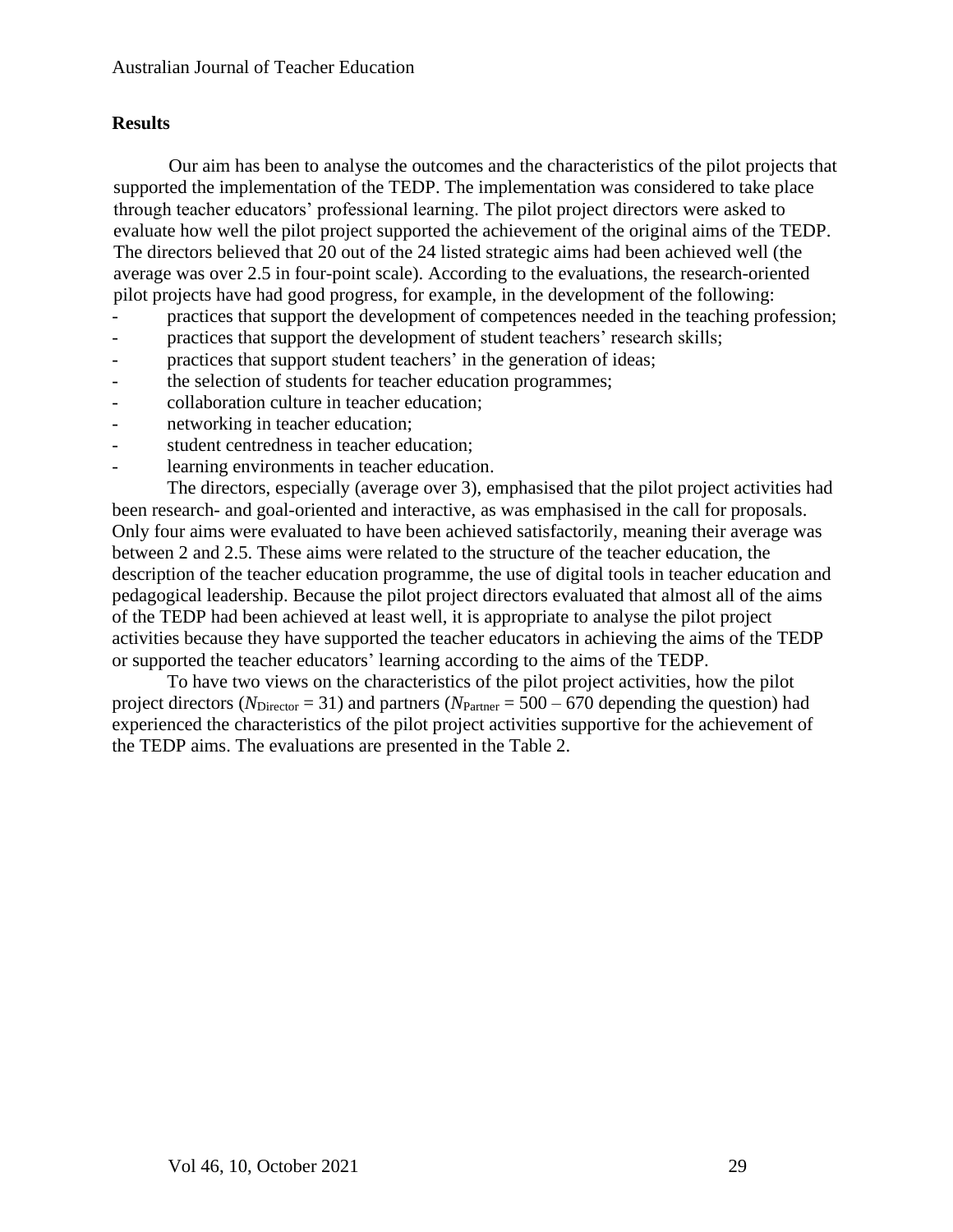| <b>Characteristics of the pilot</b>                                                    | <b>Partner</b> |                  | <b>Director</b> |                |                  |      |      |                  |
|----------------------------------------------------------------------------------------|----------------|------------------|-----------------|----------------|------------------|------|------|------------------|
| project activities which were<br>supportive for the<br>achievement of the TEDP<br>aims | $\overline{N}$ | $\boldsymbol{M}$ | S.D.            | $\overline{N}$ | $\boldsymbol{M}$ | S.D. | U    | $\boldsymbol{p}$ |
| There has been interaction<br>among the project members                                | 697            | 3.52             | .73             | 31             | 3.72             | .46  | 9973 | .231             |
| We have been working<br>collaboratively                                                | 694            | 3.46             | .75             | 31             | 3.72             | .46  | 9336 | .081             |
| The previous knowledge and<br>skills of the partners have been<br>taken into account   | 684            | 3.35             | .83             | 30             | 3.33             | .71  | 9709 | .581             |
| Our work has been research<br>based                                                    | 670            | 3.29             | .87             | 31             | 3.78             | .42  | 7335 | .001             |
| We have been working in<br>authentic situations during the<br>pilot project            | 643            | 3.17             | .94             | 29             | 3.17             | .89  | 9178 | .879             |
| Partners have been active in the<br>pilot project                                      | 669            | 3.08             | .95             | 31             | 3.31             | .73  | 9541 | .269             |
| Partners have been networking<br>in their own institutes                               | 608            | 2.96             | 1.07            | 31             | 3.23             | .72  | 8553 | .360             |
| Partners have been guided to<br>reflect on their learning during<br>the pilot project  | 587            | 2.95             | .98             | 29             | 3.21             | .68  | 7563 | .286             |
| Partners have been networking<br>with experts outside their own<br>institutes          | 654            | 2.86             | 1.03            | 28             | 2.92             | .71  | 9112 | .964             |
| Partners have been active in<br>evaluating the progress of the<br>pilot project        | 521            | 2.36             | 1.18            | 31             | 3.03             | 0.82 | 5707 | .002             |
| Partners have been active in<br>setting aims for the pilot project                     | 520            | 2.23             | 1.28            | 31             | 3.19             | 0.79 | 4648 | 0.00             |

**Table 2. Evaluation of the characteristics of the pilot project activities by the partners and the directors of the project,**

For a third view considering the characteristics of the activities of the pilot projects supportive for implementation, we analysed the project directors' ( $N<sub>Directory</sub> = 31$ ) answers to the five open questions, as described earlier, using the main categories introduced in Table 1. The identified subcategories in the inductive coding and their frequencies are presented in Table 3.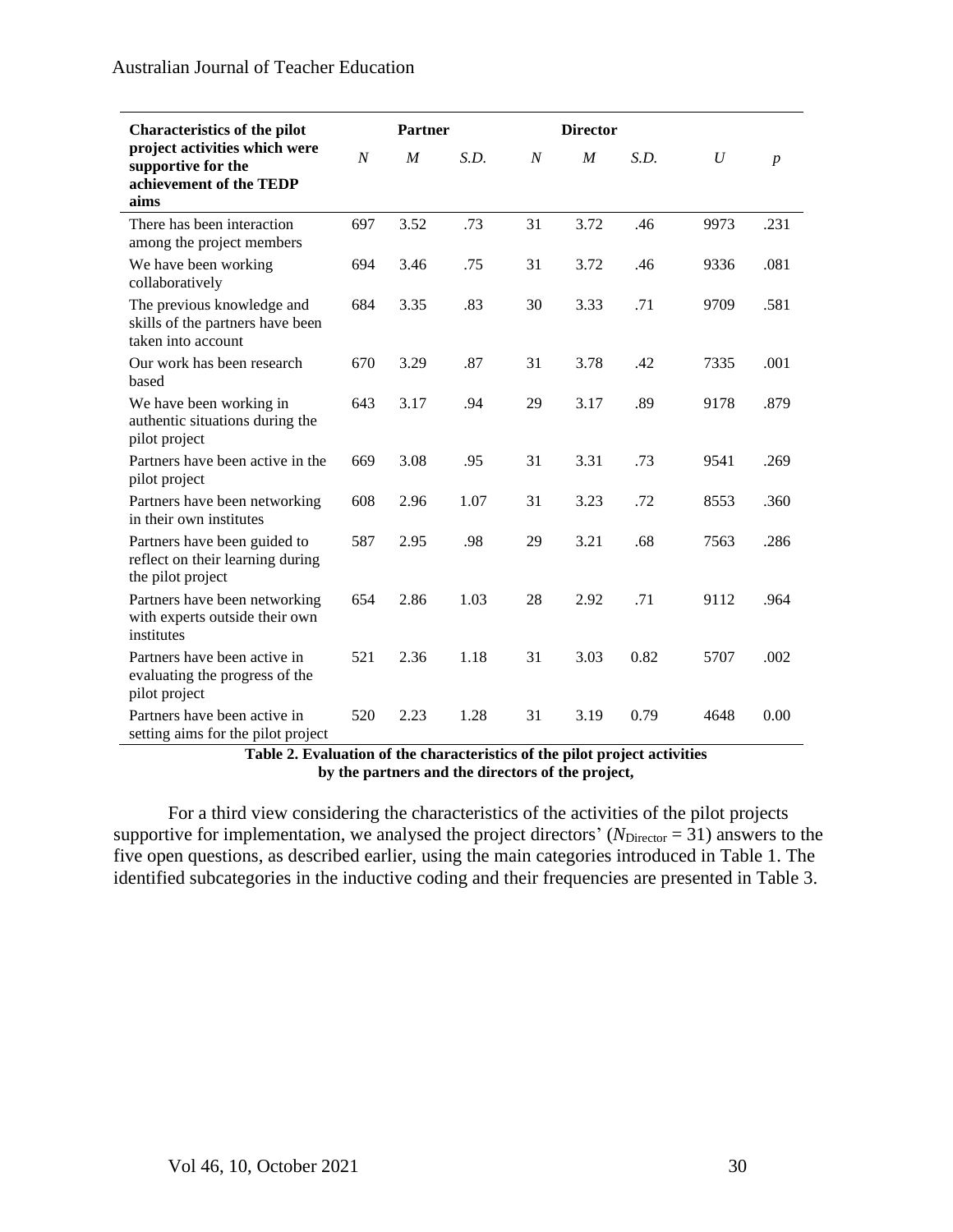| <b>Main category</b> | Subcategory                              | Description of the category<br>the text emphasises                                                                 | $\mathbf f$ | <b>Example of a text</b>                                                                                                                                                                    |
|----------------------|------------------------------------------|--------------------------------------------------------------------------------------------------------------------|-------------|---------------------------------------------------------------------------------------------------------------------------------------------------------------------------------------------|
| Goal orientation     | - setting of pilot<br>project aims       | - the aims of the pilot projects are<br>discussed or set in collaboration                                          | 84          | We will design new content for special<br>needs education through a network of<br>six universities and several schools.                                                                     |
|                      | - progress according<br>to original aims | - progress of the project according to 53<br>the aims                                                              |             | Systematic coordination has supported<br>the sub-projects' progress according to<br>the aims.                                                                                               |
|                      | - progress according<br>to new aims      | - progress of the project according to 19<br>the modified aims or delay in the<br>progress                         |             | In the original aims, we did not<br>emphasise international collaboration<br>as much as it now realised. Therefore,<br>we modified the original aims.                                       |
| learning             | Activeworking and - active co-planning   | - TEs active in the planning of the<br>activities                                                                  | 73          | The frequent meetings of the planning<br>group are important for making<br>progress in the project.                                                                                         |
|                      | - active learning                        | - TEs active in learning in the pilot<br>project activities, such as<br>workshops, weekly meetings and<br>seminars | 93          | We organised a two-day boat seminar to<br>engage TEs in the design of the project<br>outcome. We made a site visit in order to<br>benchmark practices.<br>We designed learner-centred MOOC. |
|                      | - conference<br>participation            | - TEs actively participating<br>conferences and seminars                                                           | 40          | We encourage TEs to participate in<br>conferences in order to present the<br>project outcomes and for international<br>networking.                                                          |
| Collaboration        | - international<br>collabora-tion        | - TEs active in international<br>collaboration within the pilot project                                            | 53          | We have utilised our international<br>research network to discuss the<br>outcomes about equality in TE.                                                                                     |
|                      | - national<br>collaboration              | - TEs active in national collaboration 90<br>within the pilot project                                              |             | We are networking actively with TEs in<br>other universities and have received<br>more external money for organising<br>network meetings.                                                   |
|                      | - local collaboration                    | - TEs active in local/own unit<br>collaboration within the pilot project                                           | 40          | TEs have been supported to collaborate<br>and network locally, including<br>networking with schools, mentor Ts.                                                                             |
|                      | digital tools                            | - collaboration through- TEs active in collaboration through 53<br>digital tools within the pilot project          |             | We have used Facebook for disse-<br>mination of the project outcomes - there<br>is active interaction and commenting<br>from other Nordic countries.                                        |
| Reflection           | - self-evaluation                        | - TEs active in self-evaluation                                                                                    | 12          | We have been active with TEs in the<br>development of a questionnaire which<br>supports TEs self-evaluation.                                                                                |
|                      | - reflection                             | - TEs active in reflection                                                                                         | 8           | A special meeting supporting TEs'<br>reflection has been organised.                                                                                                                         |
|                      | - reflection based on<br>data            | - reflection based on the collected<br>feedback or data from the TEs                                               | 32          | The course evaluations, collected during<br>spring 2018, show that the training has<br>been useful for the participants.                                                                    |
|                      | - quality work                           | - design and reflection is part of the<br>quality work                                                             | 2           | We have developed, tested and validated<br>a questionnaire which could be used in<br>the evaluation of TEs' PL.                                                                             |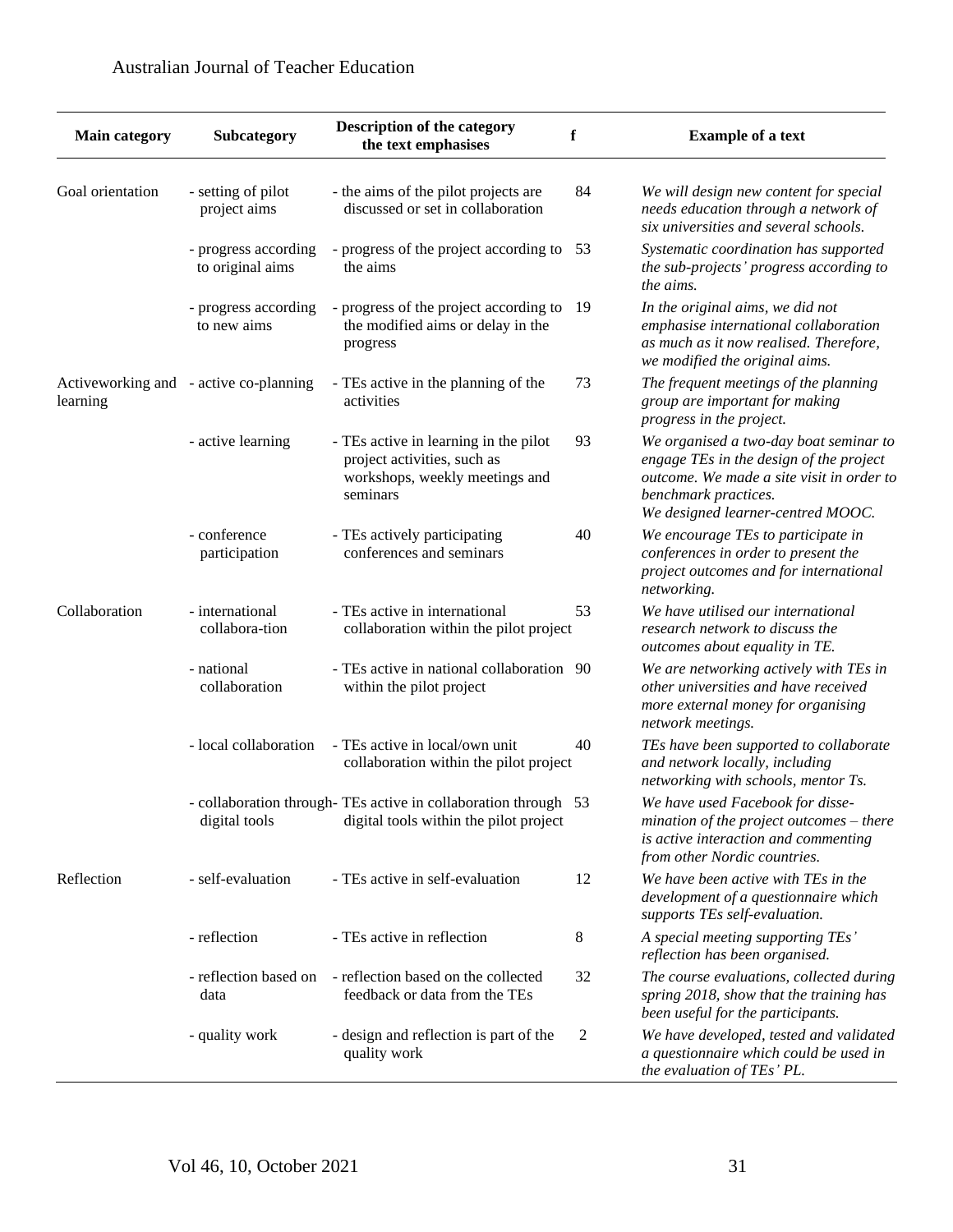| <b>Main</b><br>category | Subcategory                                  | <b>Description of the category</b><br>the text emphasises                                                               | $\boldsymbol{f}$ | <b>Example of a text</b>                                                                                                                                                                                                                                                                               |
|-------------------------|----------------------------------------------|-------------------------------------------------------------------------------------------------------------------------|------------------|--------------------------------------------------------------------------------------------------------------------------------------------------------------------------------------------------------------------------------------------------------------------------------------------------------|
| Context-<br>ualising    | - designing an<br>outcome                    | - TEs active in developing,<br>improving or designing something<br>they can use in their own teaching<br>or supervision | 165              | TEs have designed new pedagogical<br>models for organising teaching practice,<br>especially towards collaborative and<br>innovative learning.<br>We are designing a local model to<br>support teachers' professional<br>development and will implement the<br>model in all schools in the local area.  |
|                         | - designing<br>learning<br>material          | - TEs active in developing learning<br>materials                                                                        | 35               | We have developed podcasts and<br>YouTube videos which introduce<br>pedagogical approaches, such as co-<br>teaching and pedagogical leadership,<br>and support the learning of transversal<br>competences by student teachers.                                                                         |
|                         | - designing the<br>programme                 | - TEs active in developing the<br>teacher education programme or<br>curriculum                                          | 31               | We have been active in improving<br>secondary teacher education<br>programmes and teaching methods<br>supporting innovative orientation in<br>teacher education in versatile learning<br>environments.                                                                                                 |
| Research<br>orientation | - clarifying of<br>needs                     | - the needs are clarified or<br>recognised based on research                                                            | 48               | We conducted a systematic review of<br>health education teachers' competencies<br>and teacher education and interviewed<br>85 health education teachers and<br>student teachers in order to identify<br>needs.<br>We designed the in-service model and<br>considered the research on TEs'<br>learning. |
|                         | - design is<br>based on<br>research          | - the design of the pilot project<br>outcome is based on research<br>activities                                         | 128              | The designed teacher education models<br>have been piloted, and we will continue<br>the research-based development.                                                                                                                                                                                    |
|                         | - international<br>research<br>collaboration | - international research collaboration                                                                                  | 19               | The model supporting the induction<br>phase has been developed in research<br>collaboration with Nordic and Baltic<br>researchers.                                                                                                                                                                     |

**Table 3. The subcategories and definitions used in the inductive coding of the answers of the pilot project leaders (***N***Director = 31) and examples of original answers (TE = teacher educators).**

#### **Discussion**

Implementing a professional strategy in teacher education and engaging teacher educators in the implementation of the strategy to teacher education programmes and activities is challenging, as Beach et al. (2014, p. 167) and Révai (2018) have argued.

The directors of the pilot project indicated that 20 out of the 24 listed strategic aims of the TEDP had been achieved well or very well through the pilot project activities. The aims related to the nature of the development work, such as '*The project leader emphasises interaction in his/her leadership*' or '*The project activities are research based*,' were evaluated as having been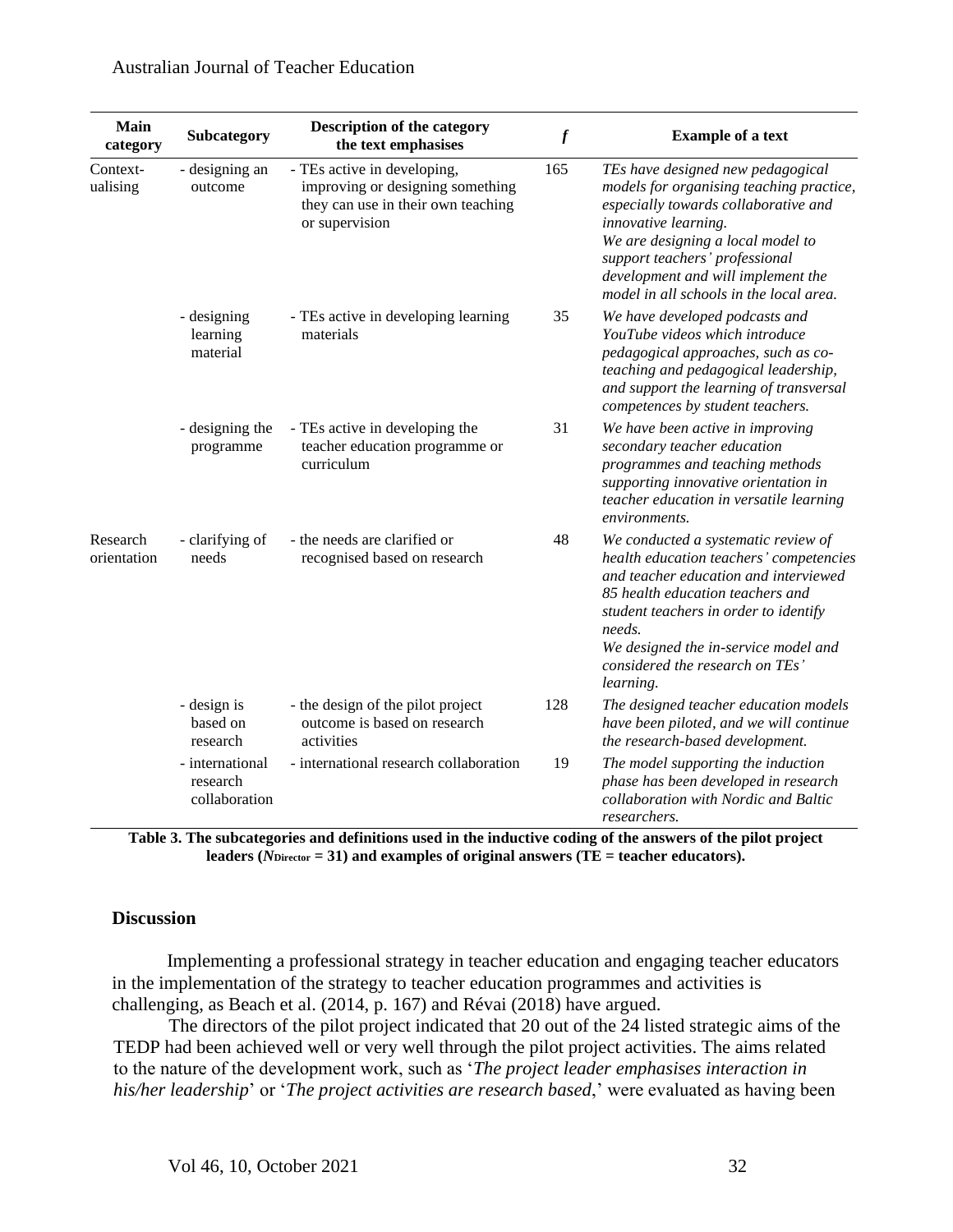achieved very well. The aims related to the six strategic action guidelines were determined to have all been achieved very well or well. There were, however, challenges in the implementation of the pilot project outcomes within teacher education courses. Three aims related to these type of aims were considered to have been achieved only satisfactorily. However, the survey was organised after 1.5 years after starting the pilot project activities, and the concrete implementation was at the beginning.

We have been especially interested in this paper about the characteristics of the pilot project activities and how they supported the implementation of the TEDP and guided the teacher educators in their professional learning related to the new strategic aims. We assume that the implementation of the strategy happens through professional learning and practices, as Bourke et al. (2018) Nonaka et al. (2006) and Maier and Schmidt (2015) have argued. In a similar way, Révai [\(2018\)](https://onlinelibrary.wiley.com/doi/full/10.1111/ejed.12346#ejed12346-bib-0013) argued that professional learning and activities help to create a mutual dialogue between teacher educators and stakeholders and could be seen as agents of change. Moreover, the pilot project directors evaluated that the projects have achieved aims, which were emphasised in the TEDP. These are the reason why we have analysed the characteristics of the pilot projects. The characteristics of the pilot project activities were analysed based on the pilot project directors' and active partners' responses to the surveys, which monitored their experiences in the pilot project activities. And, as mentioned, to have a third view considering the nature of the activities, we analysed the pilot project directors' answers to the five open questions.

The directors and partners felt strongly that eight of the 11 characteristics had been very supportive for the implementation of the TEDP aims (the average was over 2.9 on a scale of 1–4; Table 2). The partners' prior knowledge was taken into account, and the work was organised in authentic situations (contextuality), as Rasku-Puttonen et al. (2004) and Renkla (2001) have emphasised. Moreover, the partners were guided to interact, collaborate and reflect on their own learning. This means that the work was consistent with the recommendations of the research on teacher educators' professional learning (Czerniawski et al., 2018; Ping et al., 2020). Moreover, both the directors and the partners felt that the partners had been active in the pilot project activities and had networked with other experts in their own institutes as well as experts from outside of them.

The directors' and partners' evaluations of the characteristics of the pilot project activities were rather similar, but there were statistically significant differences in the evaluations in three cases (Table 2). First, the directors found the work to be more research-based than the partners did. However, the partners' average related to research orientation item was also high, 3.3, in four-point scale. Consequently, both directors and partners felt that there had been a strong research orientation in the projects. This is important as teacher educators are typically engaged in research activities in addition to teaching activities (Cao et al., 2021; Diery et al., 2020). Second, the directors perceived higher than partners that the partners were active in the setting of aims and, third, in the evaluation of the progress of the pilot projects.

Both recognised the pilot project activities as having taken place in real situations or within contextual topics in their evaluations of their activities (Table 2). This information could be connected to the very positive evaluations of the directors of the pilot projects related to the achieving of the aims of the pilot projects. For example, the directors evaluated that the partners had learned practices to support the development of student teachers' competences they need in the teaching profession or how to engage student teachers in learning as well as how to support students' learning. We claim that the pilot project approach in the implementation of the TEDP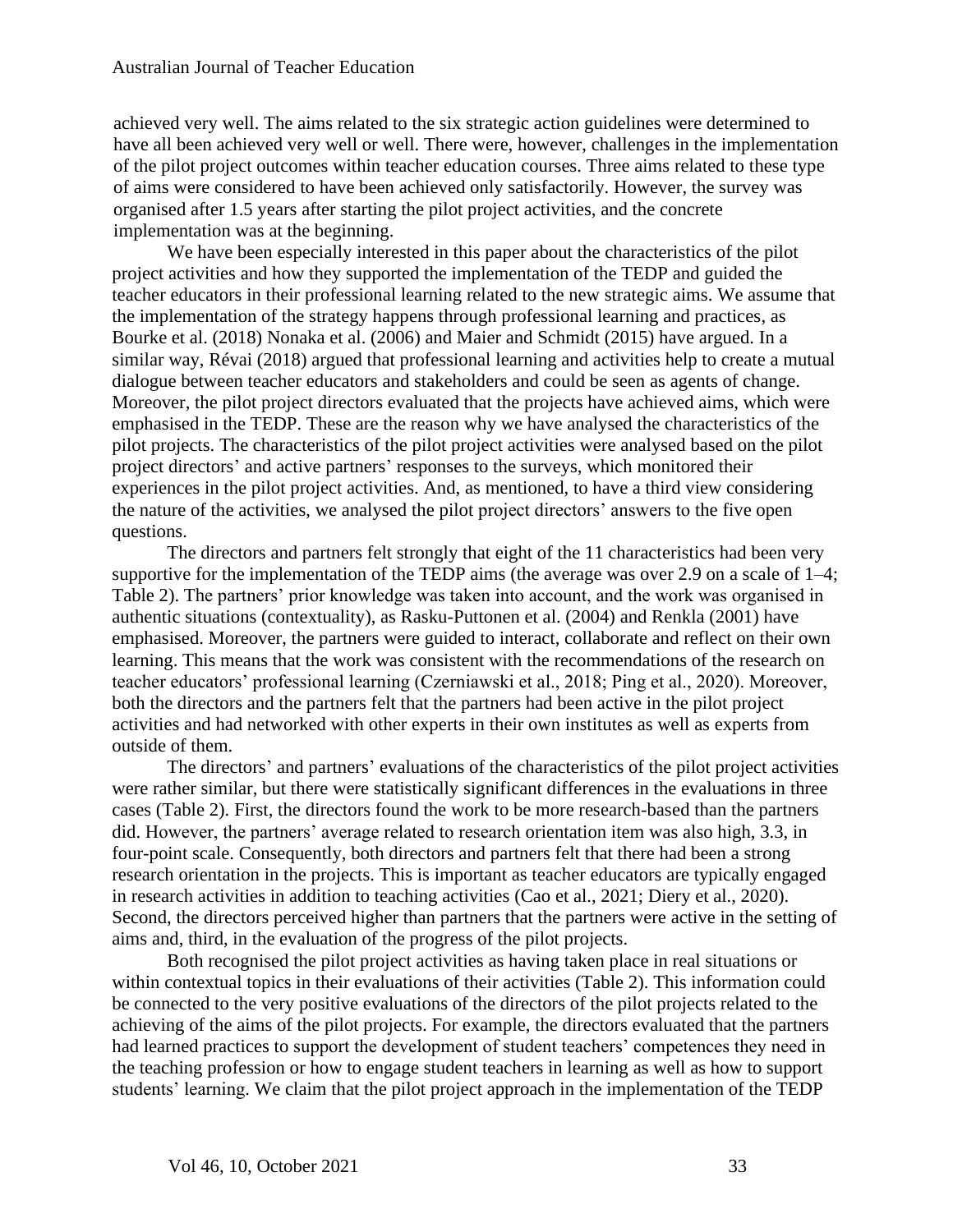have had potential to support the learning of the teacher educators and to implement new materials and practices in real teacher education situations, as Rasku-Puttonen et al. (2004) and Renkla (2001) have emphasised. Consequently, most characteristics that have been recognised in the research literature as supporting teacher educators' professional learning were evaluated to have been experienced well in the pilot project activities (the average was between 2.9 and 3.8) (Czerniawski et al., 2018; Kitchen & Figg, 2011; Mansvelder-Longayroux et al., 2007; Van den Bergh et al., 2015).

Only two characteristics supportive of professional learning were evaluated to have happened at least satisfactorily, especially by the partners (average 2.2 to 2.4). The partners felt that they did not have adequate opportunities to participate in establishing the aims of the pilot project or in the evaluation of the progress of the project. Therefore, it is important in future projects to ensure more possibilities for partners to participate in the goal setting and evaluation of the progress of the project.

As shown in Table 3, the pilot project leaders' answers to the open questions most frequently included mentions of collaboration (336 times) at the national (90), international (53) and local levels (40) as characteristics of working and learning within the pilot project, especially collaboration through the use of digital tools (153). Social media, learning management systems and collaborative digital media (61) were mentioned more frequently than traditional email (11). This is in line with the survey: Both the directors and partners strongly felt (the average was over 3; Table 2) that the activities in the pilot project had been very interactive and collaborative. The directors mentioned the contextualisation of the work (231 times) by designing a concrete model of teacher education (165), designing learning materials (35) or renewing the teacher education programme (31). This contextualisation was also recognised as an important characteristic of the pilot project by the pilot project partners (Table 2: *We have been working in authentic situations during the pilot project*). Active learning (93), co-planning of the activities (73) and active participation in activities (40) were also highly emphasised in the answers. The project partners recognised these as important characteristics of the pilot project in answering the survey. Research orientation in designing (128), clarifying needs (48) and international research collaboration (19) were also emphasised in the open question answers. The pilot project leaders wrote about aims, the setting of aims or the re-setting of aims 156 times in their open answers, but the project partners felt that they had not been participants in the setting of aims. According to Table 2, the partners indicated that they had not been so active in self-evaluation related to the pilot project. This is in line the low number of mentions of self-evaluation – the leaders wrote about the role of self-evaluation in the pilot projects 12 times in their open answers. However, in the survey, both directors and partners emphasised that they had been successfully supported in reflection on their own learning. The directors wrote about reflection 40 times, which is rather low compared to the other characteristics (Table 3). In the big picture, the findings are similar to those of Czerniawski et al. (2018) and Ping et al. (2020), who surveyed teacher educators' opinions about their professional learning. Ping et al. (2020) recognised learning through formal and informal collaborative activities, such as in learning communities or through getting input from others by discussing or exchanging opinions. They also emphasised reflective activities, such as collaborative and individual reflections.

The project directors evaluated the research orientation (*Our working has been research based*) in the pilot projects as one of the most successful characteristics from the point of view of success in the implementation and learning; however, the partners situated this characteristic in the middle of the list of successful characteristics. Research orientation in professional learning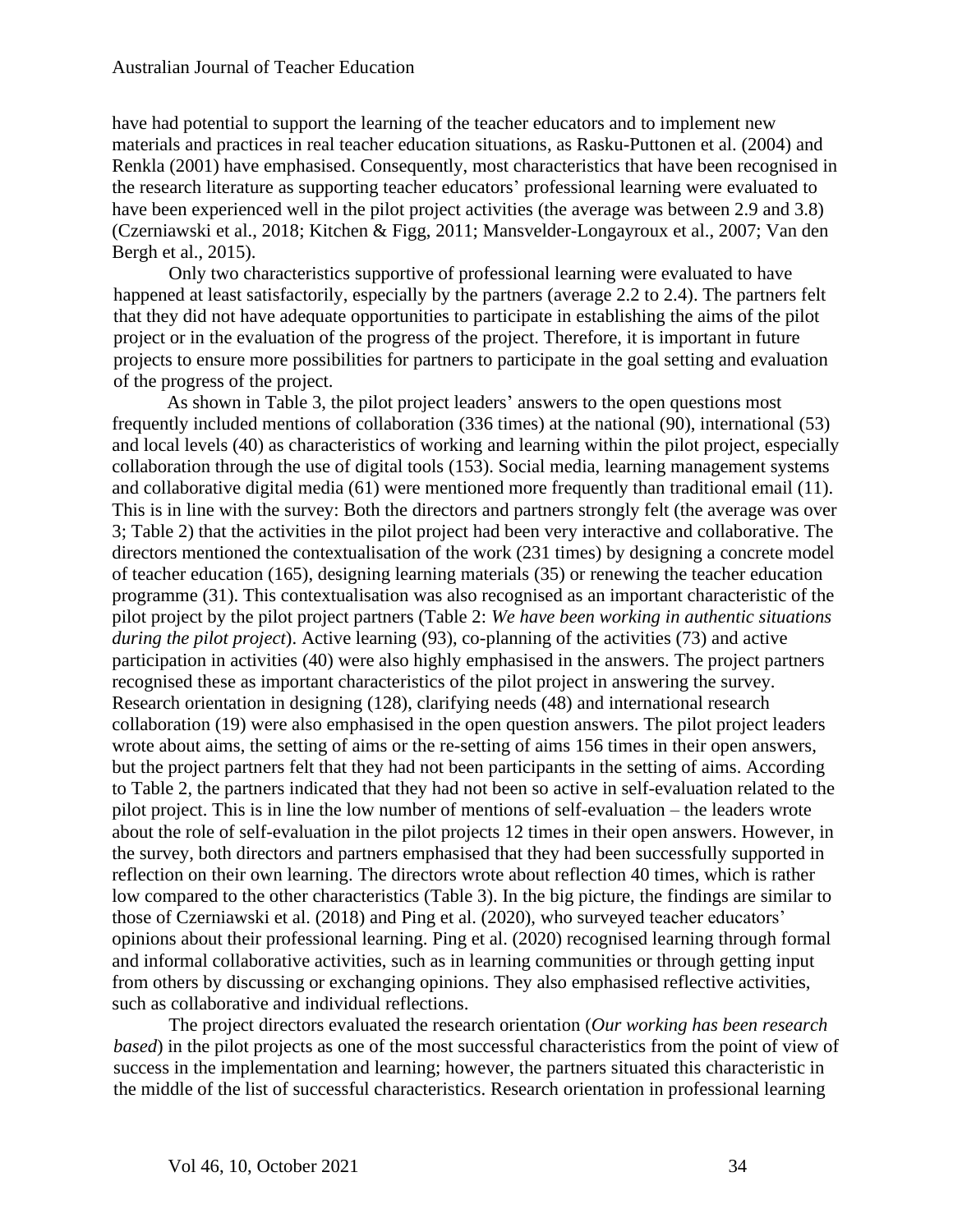was also recognised as most important for teacher educators by Czerniawski et al. (2018). Ping et al. (2020) argue that teacher educators prefer learning through academic engagement, such as conducting academic and practitioner research or a development project. Traditional academic activities, such as reading and writing research papers or attending academic conferences, were also considered supportive for professional learning (Cao, et al., 2021; Diery et al., 2020).

We argue based on the survey data and analysis of the open answers that the implementation of the TEPD through the pilot projects offers a supportive environment for teacher educators' autonomous roles in their project activities and professional learning. Collaboration and networking creates forums for discussing the strategic aims and their implementation and supports the planning and implementation of the TEDP (Kitchen & Figg, 2011; Paavola & Hakkarainen, 2014). Therefore, collaboration and networking include teacher educators' collaboration inside one university, between universities and between stakeholders and parties in education, such as the MEC, providers of education or municipalities and teachers. These 'supportive' characteristics for the implementation of the strategy also support teacher educators' professional learning (Maier & Schmidt, 2015). This is important for implementation because the implementation was assumed to happen through teacher educators' professional learning within the pilot projects. However, there is clear evidence that the project partners felt they did not have enough possibilities to participate in the setting of aims for the pilot projects and in the evaluation of progress of the pilot projects – although the project directors felt that they had. Therefore, common goal setting and evaluation should be emphasised more in teacher educators' professional learning.

There are limitations in the Finnish approach to the implementation of a national strategy in teacher education. The limitations are consequences of the decentralised education system and the autonomous role of teacher educators. The autonomous role of teacher educators refers to different individuals having attended different meetings according to their personal interest. This makes it difficult to achieve consensus even through collaboration. On the other hand, a consensus orientation means that strategic objectives have not necessarily been structured into the most coherent structure. Moreover, it is challenging to construct a clear plan or agreement on the responsibilities, schedule and support of the implementation process. Therefore, developing a national-level strategy for teacher education through collaboration is not an easy process.

There are also limitations in our study. First, the data collection was done 1.5 years after the starting of the pilot projects, and the implementation process was not ready. However, in policy-driven activities, it is important to plan and implement the strategy during one government period. The monitoring and evaluation should be included in the process. Second, the main informants were the 31 pilot project directors. However, they have also been teacher educators – not only pilot project directors. In order to learn more about the implementation of the strategy, a larger group of teacher educators and even student teachers should be interviewed and teacher education practices observed. Third, it is challenging to determine the influence of collaborative strategy planning in the implementation of the strategy. Therefore, this link should be researched further.

#### **Conclusions**

We have been researching the implementation of a teacher education strategy, TEDP. The TEDP was implemented through teacher education practices-oriented pilot projects, because it is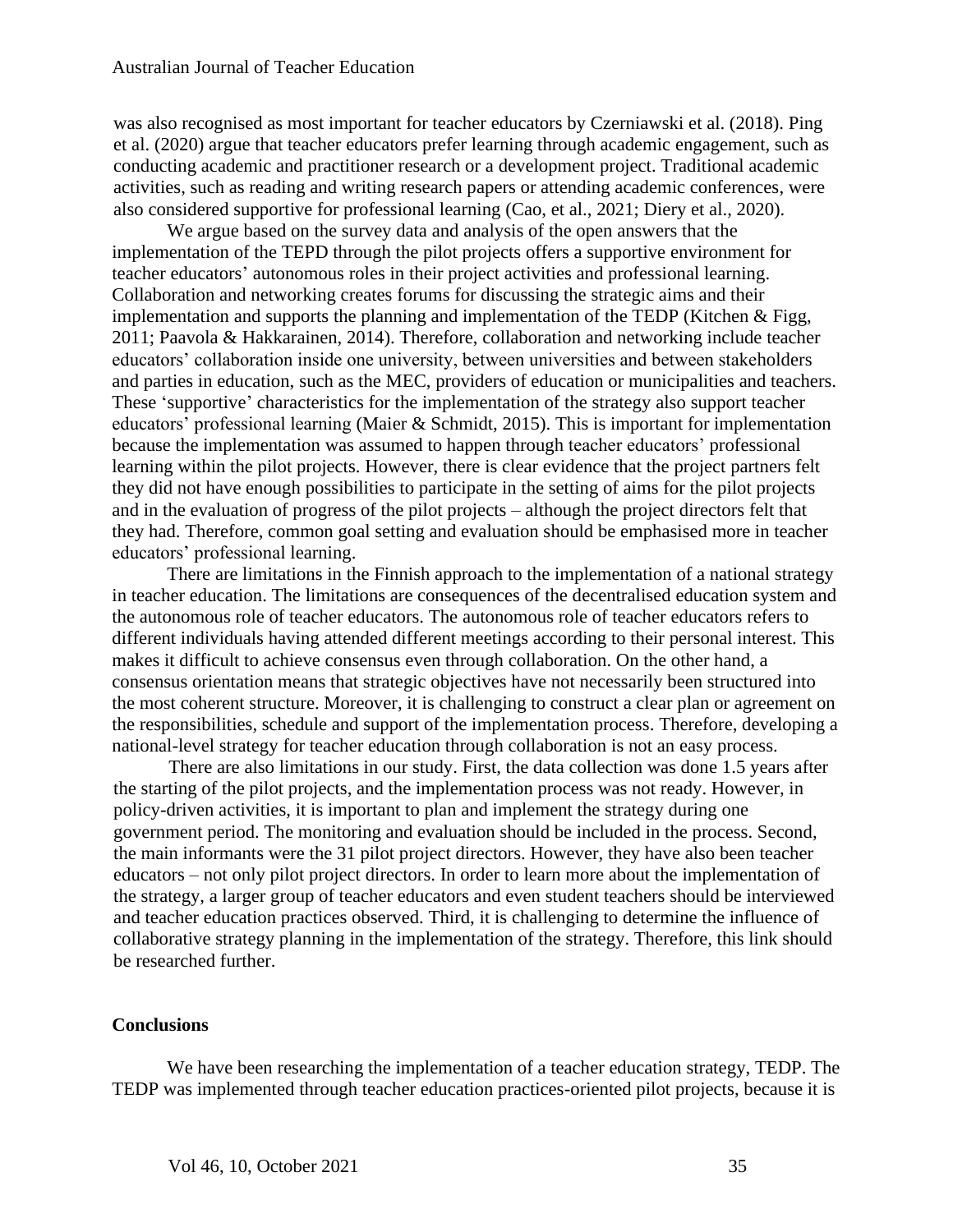widely known that startegies are not easily transferred to practice (Révai, 2018; Russel & Martin, 2010). A common approach in the implementation of strategies or standards is control, such as a national-level assessment of teachers' performance or accreditation aligned with the standards (Call, 2018). Bourke et al. (2018) have argued that little attention has been paid to teacher educators and how they adopt teacher education strategies through professional learning (Maier & Schmidt, 2015; Nonaka et al., 2006). Although, we are not able to generalise our findings, we think that teacher educators should be better taken into account in implementing strategies or policy to practice.

Instead of the control approach, it has been appropriate to implement the TEDP through supporting teacher educators' professional learning, especially in a country which emphasises decentralisation and autonomy at the teacher, school, and municipality and university levels. Decentralisation allows teacher educators to address local contexts, such as collaboration with local providers of education, stakeholders and student teachers as well as education research outcomes in the implementation. However, decentralisation and autonomy make the implementation of national strategies challenging – that is, how autonomous entities could and should be supported in adopting strategies. In this type of environment, the collaborative construction of a national-level teacher education strategy, TEDP, and the implementation of the strategy through national and local meetings and especially through funded pilot projects have been recognised as supportive for the implementation of the strategy and teacher educators' professional learning process.

Our study does not tell much about the learning outcome of teacher educators and how the teacher education programmes have changed. We have only project directors self-assessment about achievement of the aims of the TEDP. Research on teacher education programmers and practices are needed in order to know in detail about the outcomes of the implementation of the startegy. However, this study tells about the learning process of teacher educators. The call for and subsequent organisation of pilot projects have been supportive for the teacher educators professional learning processes. The process had similar characteristics to what is known as supportive to teacher educators professional learning based on the literature review. It is important to know how in a country, where education system is very decentralised, it is possible to engage teacher educators in professional learning in the context of new teacher education strategy.

During the construction of a national-level teacher education strategy, we recognised that the preparation of a teacher education strategy needs enough time and large group of experts in order to achieve a consensus in the design. In our case the preparation of the strategy was done in a 70-person expert group, where we had representatives from all universities. Moreover, we engage stakeholders, such as, education providers, employee organisations and teacher unions, in addition to ministry people and teacher educators in the planning process (Lavonen et al., 2020). Based on our experiences on the implementation of the strategy, we suggest that it is important to consider the following:

- Engage stakeholders, such as education providers, in the implementation of the teacher education strategy or teacher standard.
- Provide sustainable resources for the implementation of the strategy and publish an open call for pilot projects. In our case, altogether 45 collaborative pilot projects were financed by the MEC through the allocation of 27 million euros during the period 2017–2019.
- Organise research-oriented pilot projects that support the professional learning of teacher educators and the dissemination of the strategy and pilot project outcomes. Research-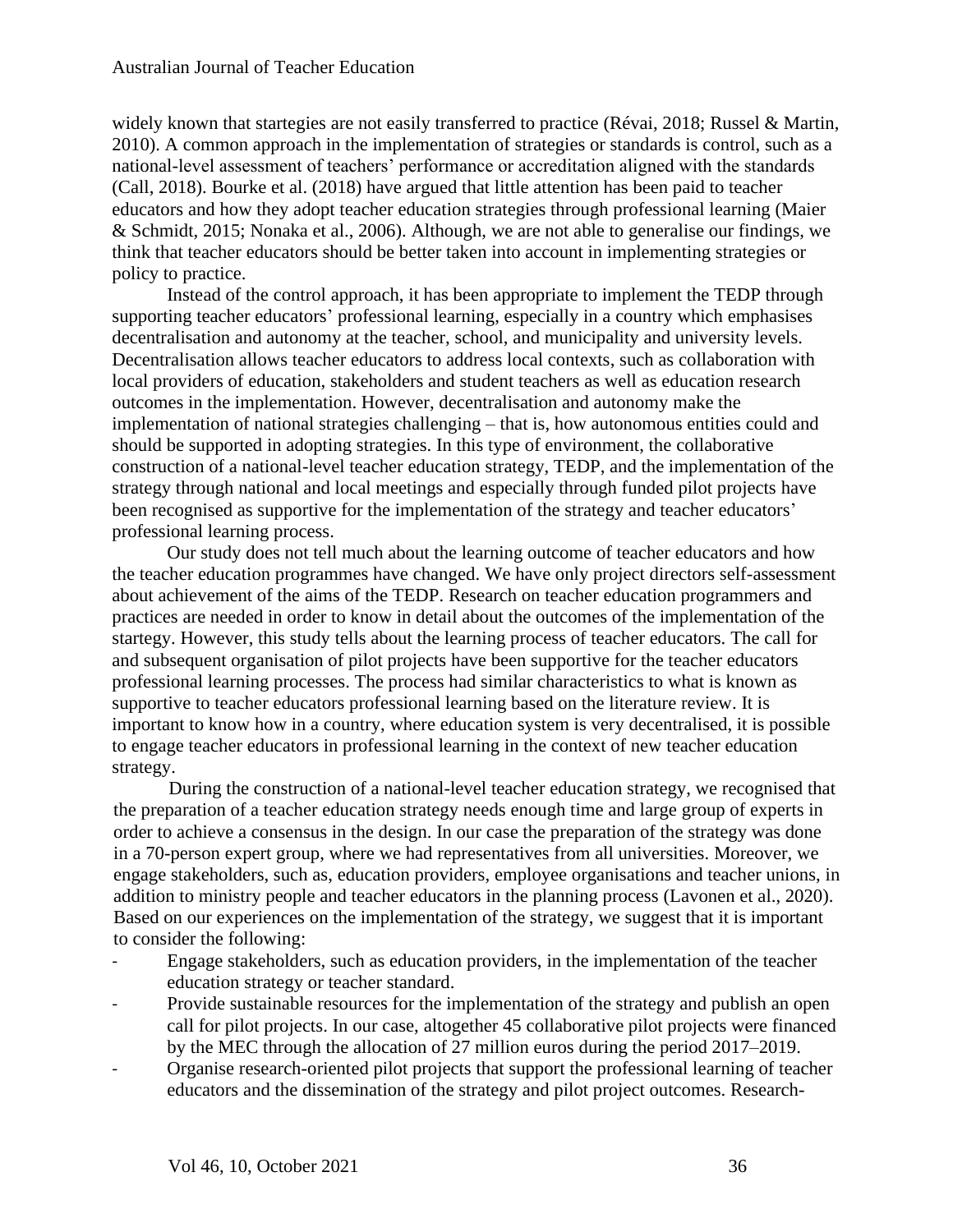oriented pilot projects support teacher educators' professional learning, but so does the networking inside and between the universities and between the universities and schools. The pilot projects emphasised goal orientation, active working and learning, collaboration, reflection, the contextualising of the learning and a research orientation as described in detail in the Table 3.

- In the call for pilot projects, emphasise large proposals, which are designed through collaboration between universities and education providers (schools). In our case, all universities and one-fourth of the municipalities (providers of education) acted as partners in the pilot projects.

Consequently, the implementation of the strategy, TEDP, has been in line with OECD recommendations (Burns & Köster, 2016) or those in research papers (Darling-Hammond, 1999; Pedaste et al., 2019; Williams, 2014). The original OECD recommendations (Burns & Köster, 2016) did not include a research orientation in the planning and implementation of national-level strategies. They also did not include continuous quality assurance, which refers to, for example, the collection of progress data from the pilot projects and informing the pilot projects based on the collected and analysed data. In our case, the quality assurance happened mainly through collaboration, networking and national meetings, which offered opportunities for presentations of the pilot projects and peer-evaluations. Piloting also allows the modification of the aims if needed. In general, piloting provides an environment for teacher educators' collaborative and reflective professional learning and serves as a tool for disseminating the strategy (Kitchen & Figg, 2011; Maier & Schmidt, 2015).

## **References**

- Beach, D., Bagley, C., Eriksson, A., & Player-Koro, C. (2016). Changing teacher education in Sweden: Using meta-ethnographic analysis to understand and describe policy making and educational changes. *Teaching and Teacher Education*, *44*, 160–167. <https://doi.org/10.1016/j.tate.2014.08.011>
- Bourke, T., Ryan, M., & Ould, P. (2018). How do teacher educators use professional standards in their practice? *Teaching and Teacher Education, 75,* 83–92. <https://doi.org/10.1016/j.tate.2018.06.005>
- Burns, T., & Köster, F. (Eds.) (2016)*. Governing education in a complex world: Educational Research and Innovation*. OECD Publishing. <https://doi.org/10.1787/9789264255364-en>
- Call, K. (2018). Professional teaching standards: A comparative analysis of their history, implementation and efficacy. *Australian Journal of Teacher Education, 43*(3). <https://doi.org/10.14221/ajte.2018v43n3.6>
- Cao, Y., Postareff, L., Lindblom-Ylänne, S., & Toom, A. (2021). A survey research on Finnish teacher educators' research-teaching integration and its relationship with their approaches to teaching. *European Journal of Teacher Education*. <https://doi.org/10.1080/02619768.2021.1900111>
- Creswell, J. W., Plano Clark, V. L., Gutmann, M., & Hanson, W. (2003). Advanced mixed methods research designs. In A. Tashakkori & C. Teddlie (Eds.), *Handbook of mixed methods in social & behavioral research* (pp. 209–240). Sage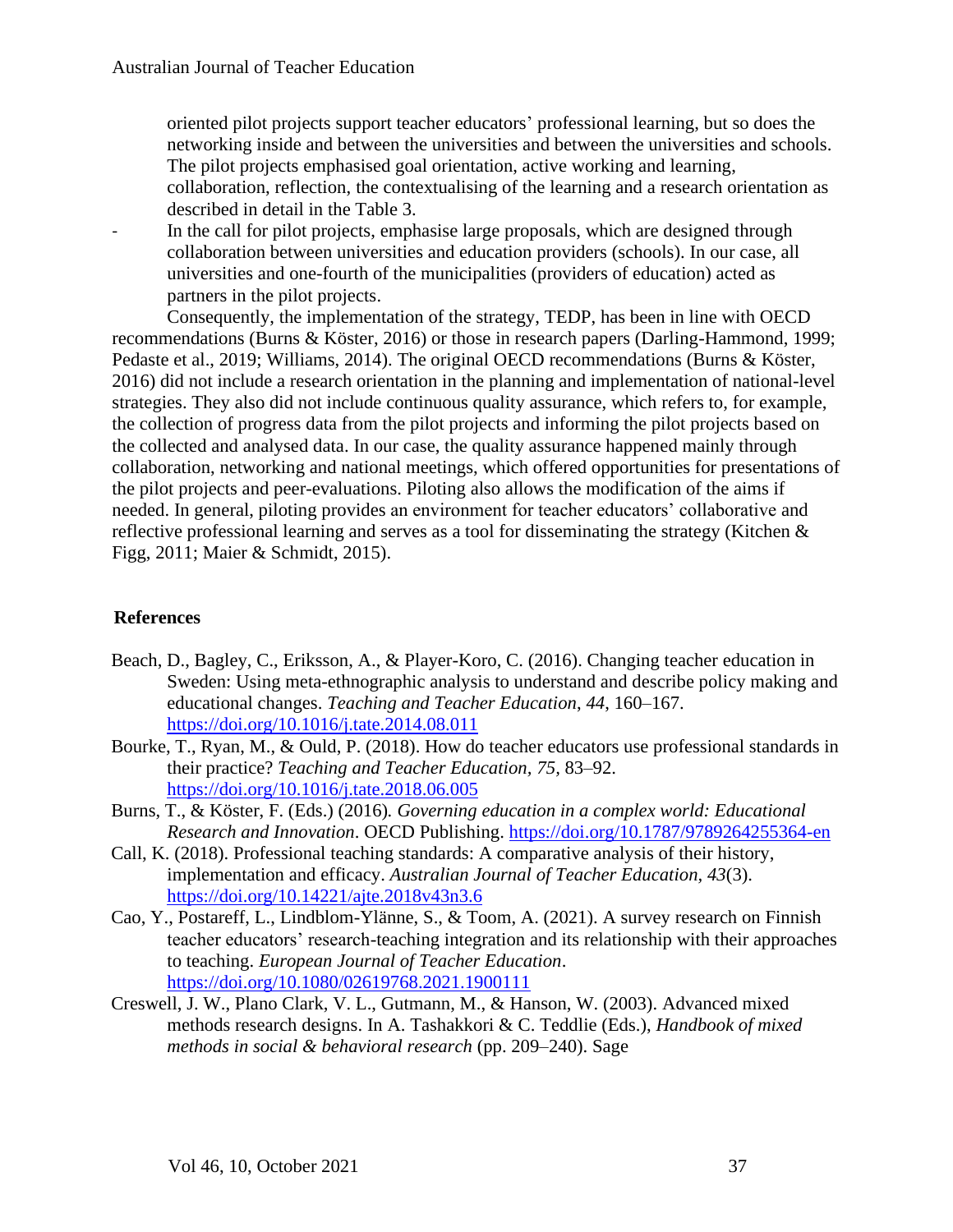- Czerniawski, G., Gray, D., MacPhail, A., Bain, Y., Conway, P., & Guberman, A. (2018). The professional learning needs and priorities of higher-education-based teacher educators in England, Ireland and Scotland. *Journal of Education for Teaching, 44*(2), 133–148. <https://doi.org/10.1080/02607476.2017.1422590>
- Darling-Hammond, L. (1999) Reshaping teaching policy, preparation and practice: Influences on the National Board for Teaching Professional Standards. AACTE Publications. https://files.eric.ed.gov/fulltext/ED432570.pdf
- Diery, A, Vogel, F., Knogler, M., & Seidel, T. (2020). Evidence-based practice in higher education: Teacher educators' attitudes, challenges, and uses. *Frontiers in Education, 5*. <https://doi.org/10.3389/feduc.2020.00062>
- Eklund, G. (2018). Master's thesis as part of research-based teacher education: A Finnish case. *Journal of Teacher Education and Educators, 8*(1), 5–20.
- Elo, S., & Kyngäs, H. (2008). The qualitative content analysis process. *Journal of Advanced Nursing*, *62*(1), 107–115.<https://doi.org/10.1111/j.1365-2648.2007.04569.x>
- Furlong, J. (2005). New Labour and teacher education: The end of an era. *Oxford Review of Education*, *31*(1), 119–134.<https://doi.org/10.1080/0305498042000337228>
- Garet. M., Porter. A., Desimone, L., Birman, B. &Yoon, K. S. (2001). What makes professional development effective? Results from a national sample of teachers. *American Education Research Journal*, *38*(4), 915–945.<https://doi.org/10.3102/00028312038004915>
- Hiebert, J., Gallimore, R., & Stigler, J. (2002). A knowledge base for the teaching profession: What would it look like and how can we get one? *Educational Researcher*, *31*(5), 3–15. <https://doi.org/10.3102/0013189X031005003>
- Holappa, A.-S. (2007). *Perusopetuksen opetussuunnitelma 2000-luvulla – Uudistus paikallisina prosesseina kahdessa kaupungissa* [*The renewal of the basic education curriculum: Case study in two cities*]. Acta Universitatis Ouluensis. Series E 94. Oulun yliopisto. Kasvatustieteiden tiedekunta.
- Kitchen, J., & Figg, C. (2011). Establishing and sustaining teacher educator professional development in a self-study community of practice: Pre-tenure teacher educators developing professionally. *Teaching and Teacher Education*, *27*(5), 880–890[.](https://doi.org/10.1016/j.tate.2011.02.003) https://doi.org/10.1016/j.tate.2011.02.003
- Lavonen, J., Mahlamäki̇-kultanen, S., Vahtivuori̇-Hänninen, S., & Mi̇kkola, A. (2020). A collaborative design for a Finnish teacher education development programme. *Journal of Teacher Education and Educators, 9*(2), 241–262. https://dergipark.org.tr/en/pub/jtee/issue/56618/728673
- Loughran, J. (2014). Professionally developing as a teacher educator. *Journal of Teacher Education*, *65*(4), 271–283.<https://doi.org/10.1177/0022487114533386>
- Luft, J. A., & Hewson, P. W. (2014). Research on teacher professional development programs in science. In S. K. Abell & N. Lederman (Eds.), *Handbook of research in science education* (2nd ed., pp. 889–909). Taylor and Francis.
- Maier, R., & Schmidt, A. (2015). Explaining organizational knowledge creation with a knowledge maturing model. *[Knowledge Management Research & Practice](http://paperpile.com/b/fF6bGr/ZKR3)*[,](file:///C:/Users/lavonen/Tutkimus/opettajankoulutusfoorumi%20TUTKIMUS/,) *[13](http://paperpile.com/b/fF6bGr/ZKR3)*(4), 361–381. <https://doi.org/10.1057/kmrp.2013.56>
- Mansvelder-Longayroux, D. D., Beijaard, D., & Verloop, N. (2007). The portfolio as a tool for stimulating reflection by student teachers. *Teaching and Teacher Education*, *23*(1), 47– 62.<https://doi.org/10.1016/j.tate.2006.04.033>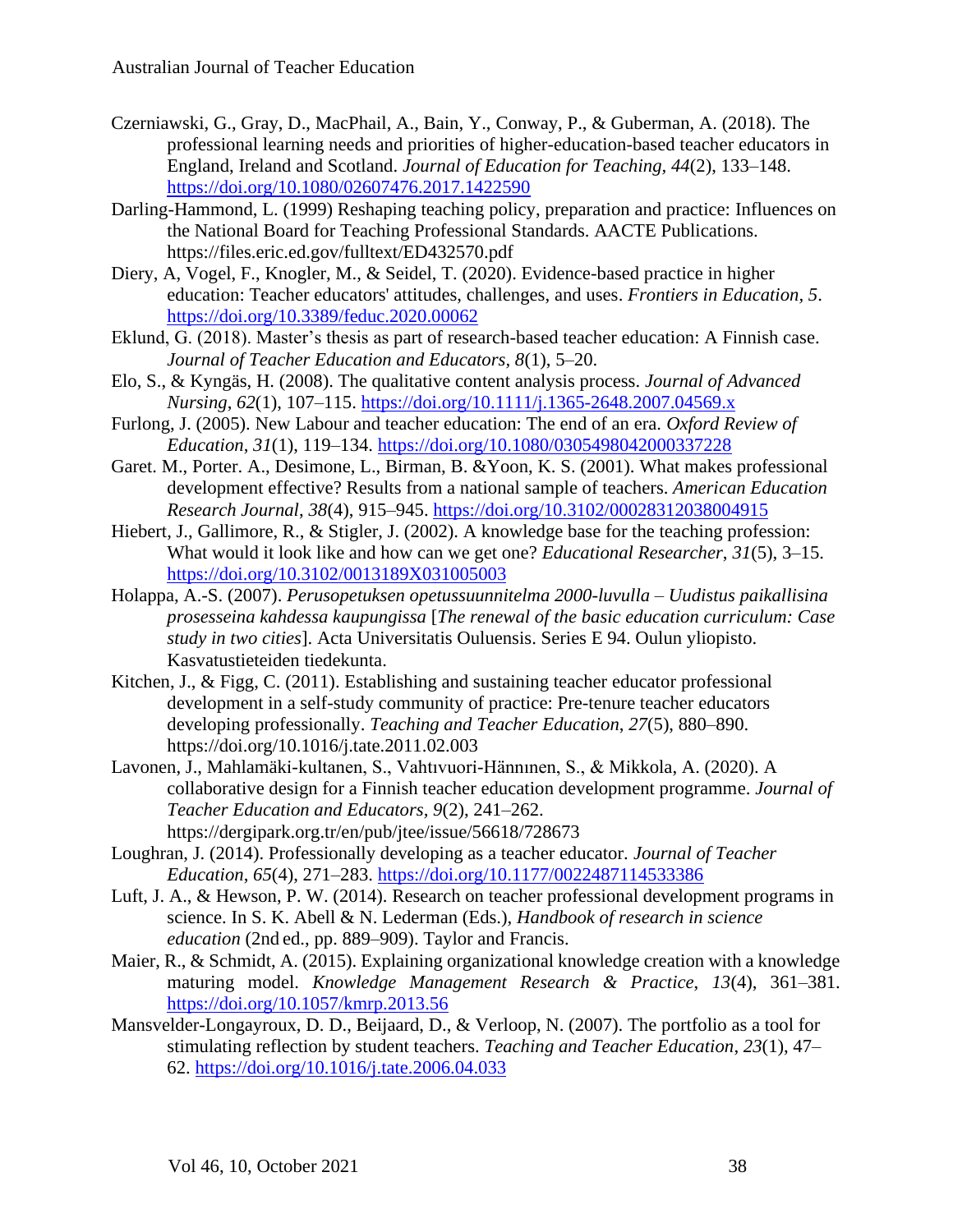- Ministry of Education and Culture (MEC). (2016). *Opettajankoulutuksen kehittämisohjelma* [Development Programme for Teachers' Pre- and In-service Education]. https://minedu.fi/artikkeli/-/asset\_publisher/opettajankoulutuksen-kehittamisohjelmajulkistettiin-opettajien-osaamista-kehitettava-suunnitelmallisesti-lapi-tyouran
- Müller, J., Norrie. C., Hernández. F., & Goodson. I. (2010). Restructuring teachers' work-lives and knowledge in England and Spain. *Compare*, *40*(3), 265–277. <https://doi.org/10.1080/03057920902830061>
- Murray, J., & Male, T. (2005). Becoming a teacher educator: Evidence from the field. *Teaching and Teacher Education*, *21*, 125–142.<https://doi.org/10.1016/j.tate.2004.12.006>
- Niemi, H., Toom, A., & Kallioniemi, A. (2012). *Miracle of education: The principles and practices of teaching and learning in Finnish schools.* Sense Publishers. n <https://doi.org/10.1007/978-94-6091-811-7>
- Nonaka. I., von Krogh, G., & Voelpel, S. (2006). Organizational knowledge creation theory: Evolutionary paths and future advances. *[Organization Studies](http://paperpile.com/b/fF6bGr/Oa6E)*[,](http://paperpile.com/b/fF6bGr/Oa6E) *[27](http://paperpile.com/b/fF6bGr/Oa6E)*(8), 1179–1208. <https://doi.org/10.1177/0170840606066312>
- Oliveira, A. W. (2010). Improving teacher questioning in science inquiry discussions through professional development. *Journal of Research in Science Teaching*, *47*(4), 422–453. <https://doi.org/10.1002/tea.20345>
- Paavola, S., & Hakkarainen, K. (2014). Trialogical approach for knowledge creation. In S. C. Tan, H. J. So., & J. Yeo (Eds.), *Knowledge creation in education* (pp. 53–73). Springer Singapore. [https://doi.org/10.1007/978-981-287-047-6\\_4](https://doi.org/10.1007/978-981-287-047-6_4)
- Panda, P. (2019). International perspectives on standards and benchmarking in teacher education. *Oxford Research Encyclopedia of Education*. <https://doi.org/10.1093/acrefore/9780190264093.013.497>
- Patton, K., & Parker, M. (2017). Teacher education communities of practice: More than a culture of collaboration. *Teaching and Teacher Education 67*, 351–360. <https://doi.org/10.1016/j.tate.2017.06.013>
- Pedaste, M., Leijen, Ä., Poom‐Valickis, K., & Eisenschmidt, E. (2019). Teacher professional standards to support teacher quality and learning in Estonia. *European Journal of Education, Research, Development and Policy, 54*, 389– 399. <https://doi.org/10.1111/ejed.12346>
- Ping, C., Schellings, G., Beijaard, D., & Ye, J. (2020). Teacher educators' professional learning: perceptions of Dutch and Chinese teacher educators. *Asia-Pacific Journal of Teacher Education.* <https://doi.org/10.1080/1359866X.2020.1725808>
- Rasku-Puttonen, H., Eteläpelto, A., Lehtonen, O., Nummila, L., & Häkkinen, P. (2004). Developing teachers' professional expertise through collaboration in an innovative ICTbased learning environment. *European Journal of Teacher Education*, *27*(1), 47–60. <https://doi.org/10.1080/0261976042000211829>
- Renk[la,](http://www.sciencedirect.com/science?_ob=ArticleURL&_udi=&_xRefDocId=isb305126.sgm&_user=949111&_fmt=full&_orig=na&_cdi=7110&view=c&_acct=C000049116&_version=1&_urlVersion=0&_userid=949111&md5=0e58bfd2da4cba33a0c6939c2bce9065#aff1) A. (2001). Situated learning: Out of school and in the classroom. In P. B. Baltes & N. J. Smelser (Eds.), *International encyclopedia of the social & behavioral Sciences.* Elsevier Science Ltd. http://www.iesbs.com/<https://doi.org/10.1016/B0-08-043076-7/02442-6>
- Révai, N. (2018). What difference do standards make to educating teachers? A review with case studies on Australia, Estonia and Singapore. OECD Education Working Paper No. 174. OECD.

http://www.oecd.org/officialdocuments/publicdisplaydocumentpdf/?cote=EDU/WKP(20 18)10&docLanguage=En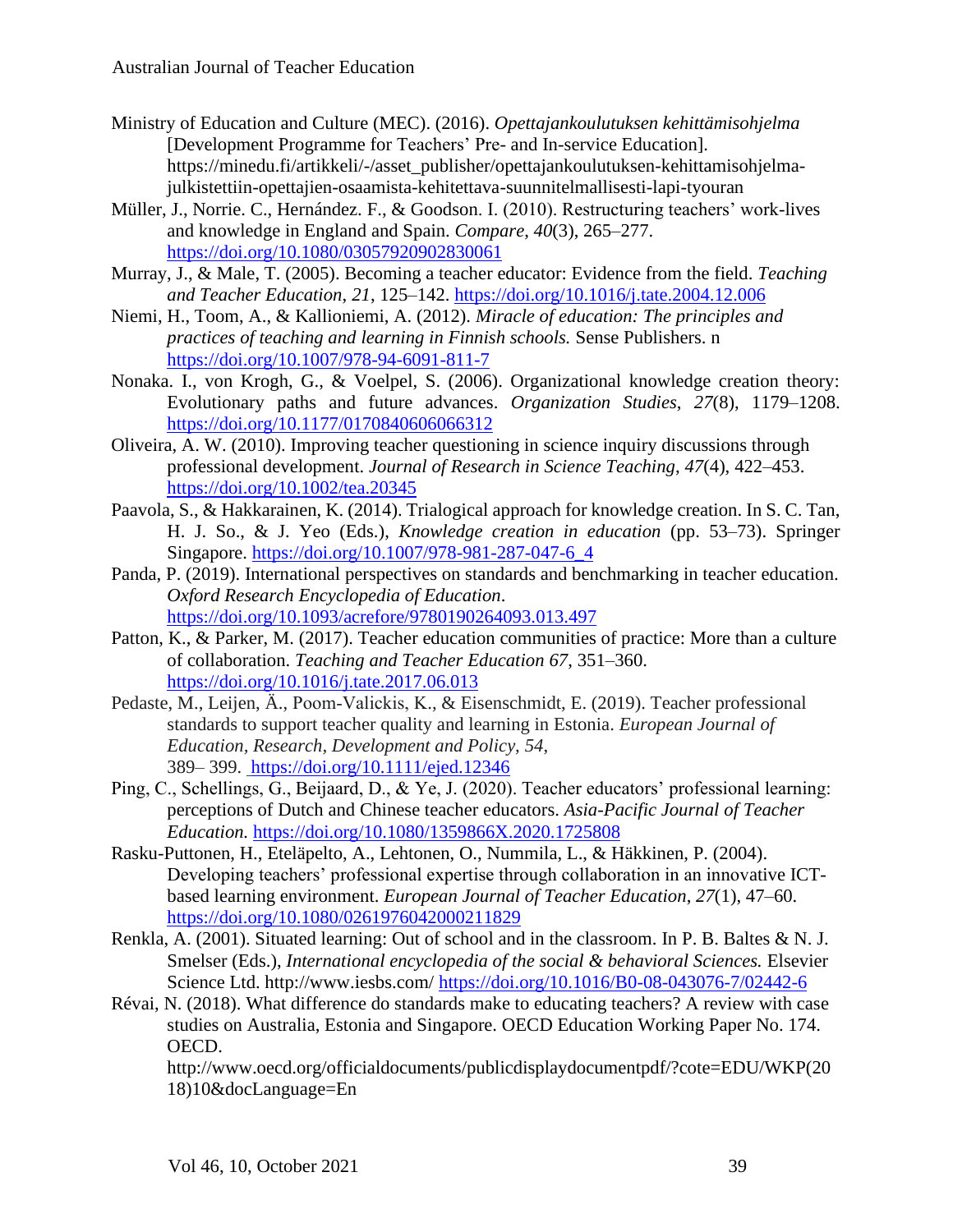- Russel, T., & Martin, A. K. (2010). Learning to teach science. In S. K. Abell. & N. G. Lederman (Eds.), *Handbook of research on science education* (pp. 1174–1175). Routledge.
- Scholes, L., Lampert, J., Burnett, B., Comber, B. M., Hoff, L., & Ferguson, A. (2017). The politics of quality teacher discourses: Implications for pre-service teachers in high poverty schools. *Australian Journal of Teacher Education, 42*(4). <http://dx.doi.org/10.14221/ajte.2017v42n4.3>
- Schwarz, B. (2015). A study on professional competence of future teacher students as an example of a study using qualitative content analysis. In A. Bikner-Ahsbahs, C. Knipping & N. Presmeg (Eds.), *Qualitative research in mathematics education* (pp. 381–399). Springer. [https://doi.org/10.1007/978-94-017-9181-6\\_14](https://doi.org/10.1007/978-94-017-9181-6_14)
- Torrance, D., & Forde, C. (2017). Redefining what it means to be a teacher through professional standards: Implications for continuing teacher education. *European Journal of Teacher Education, 40*(1), 110–126.<https://doi.org/10.1080/02619768.2016.1246527>
- Tirri, K. (2014). The last 40 years in Finnish teacher education. *Journal of Education for Teaching*, *40*(5), 600–609.<https://doi.org/10.1080/02607476.2014.956545>
- Van den Bergh, L., Ros, A., & Beijaard. D. (2015). Teacher learning in the context of a continuing professional development programme: A case study. *Teaching and Teacher Education*, *47*(1), 142–150.<https://doi.org/10.1016/j.tate.2015.01.002>
- Van Lankveld, T., Schoonenboom, J., Volman, M., Croiset, G., & Beishuizen, J. (2017). Developing a teacher identity in the university context: A systematic review of the literature. *Higher Education Research & Development*, *36*(2), 325–342. <https://doi.org/10.1080/07294360.2016.1208154>
- Van Velzen, C., Van der Klink, M., Swennen, A., & Yaffe, E. (2010). The induction and needs of beginning teacher educators. *Professional Development in Education*, *36*(1-2), 61–75. <https://doi.org/10.1080/19415250903454817>
- Weber, R. (1990). *Basic content analysis: Quantitative applications in the social sciences*. SAGE Publications. <https://doi.org/10.4135/9781412983488>
- Williams, J. (2014). Teacher educator professional learning in the third space: Implications for identity and practice. *Journal of Teacher Education*, *65*(4) 315–326. <https://doi.org/10.1177/0022487114533128>
- Young, J. C., Hall. C., & Clarke, A. (2007). Challenges to university autonomy in initial teacher education programmes: The cases of England, Manitoba, and British Columbia. *Teaching and Teacher Education*, *23*, 81–93. [https://doi.https://doi.org/10.1016/j.tate.2006.04.008](https://doi.https/doi.org/10.1016/j.tate.2006.04.008)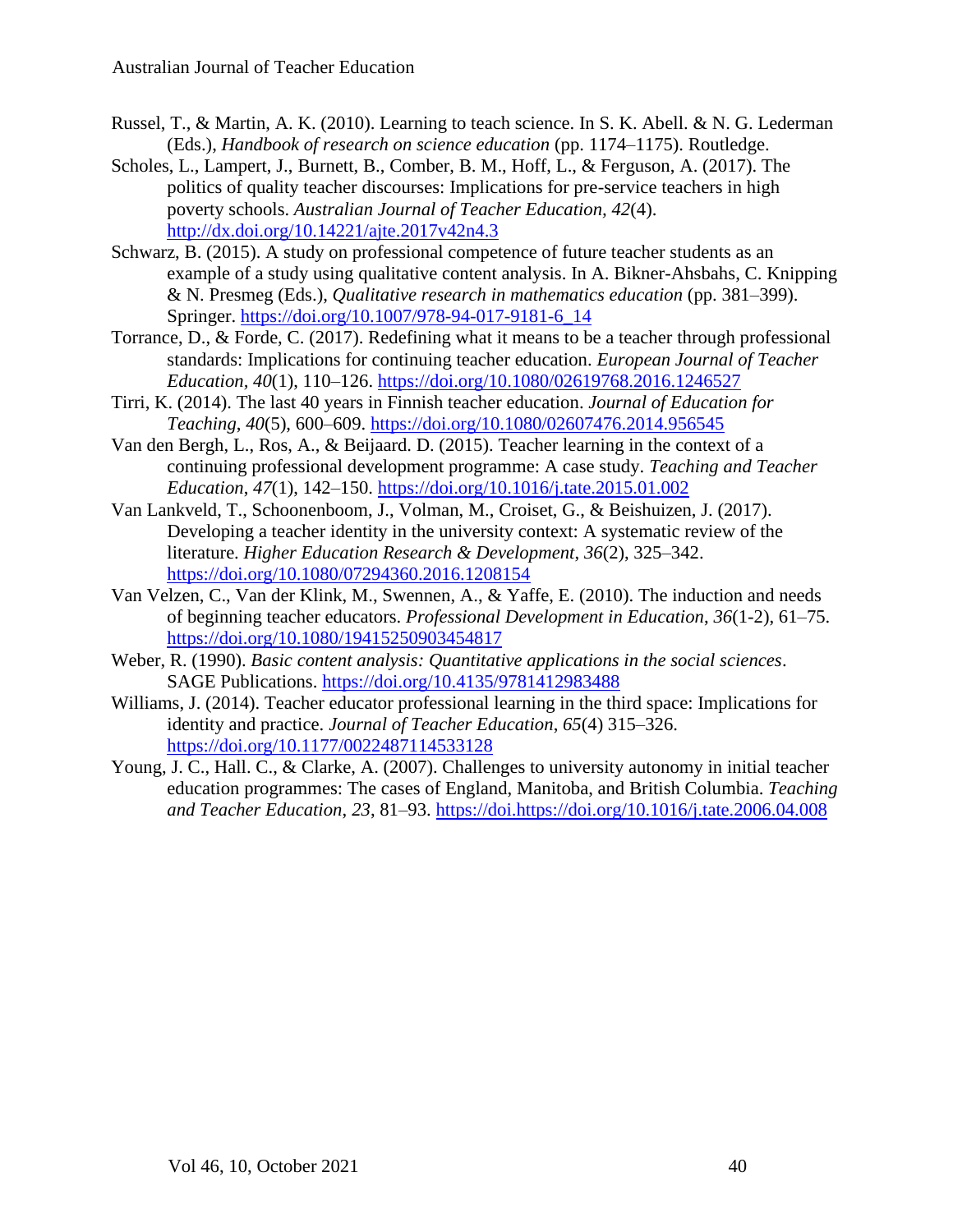## **Appendix 1 Project Director Questionnaire**

- 1. What were the concrete aim of the pilot project and/or the expected outcomes?
- 2. Describe working, communication and networking models in the pilot project, including digital communication, supportive for achieving the TEDP aims.
- 3. Evaluate how well the aims of the pilot project had been achieved with a likert scale instrument (1 = the aim has not been achieved at all;  $4 =$  the aim has been achieved very well)

The leadership in the project emphasises interaction.

The leadership in the project is goal oriented.

The leadership in the project supports project partners to achieve the aims of the project. The project activities are research based.

The project activities have been designed according to the analysis of partner needs.

The project activities support the collaboration with different parties in teacher education. We ave developed practices that support the the selection of student for teacher education programmes.

We have developed collaboration culture in teacher education.

We have developed internationalisation in teacher education.

We have developed learning environments in teacher education.

We have developed networking in teacher education.

We have developed practices that are supportive for the development of school and teachers' development plans.

We have developed practices that support student teachers' in the generation of ideas.

We have developed practices that support the development of student teachers' research skills.

We have developed practices that support the development of student teachers' competences they need in the teaching practice.

We have developed practices that support the development of student teachers' engagement in learning.

We have developed practices that support the development of the collaboration between different parties in teacher education.

We have developed practices that support to clarify the needs of new teachers.

We have developed student centredness in teacher education.

We have developed the use of digital tools in teacher education.

We have developed practices that support the development of pedagogical leadership at school.

We have had progress in the renewal of pedagogical studies.

We have had progress in the renewal of teacher education programmes.

We have had progress in the renewal of the structure of teacher education.

4. Evaluate the nature of pilot project activities, which were supportive for the achievement of the project aims, with a likert scale instrument ( $1 = not$  at all successful ...  $4 = very$ successful)